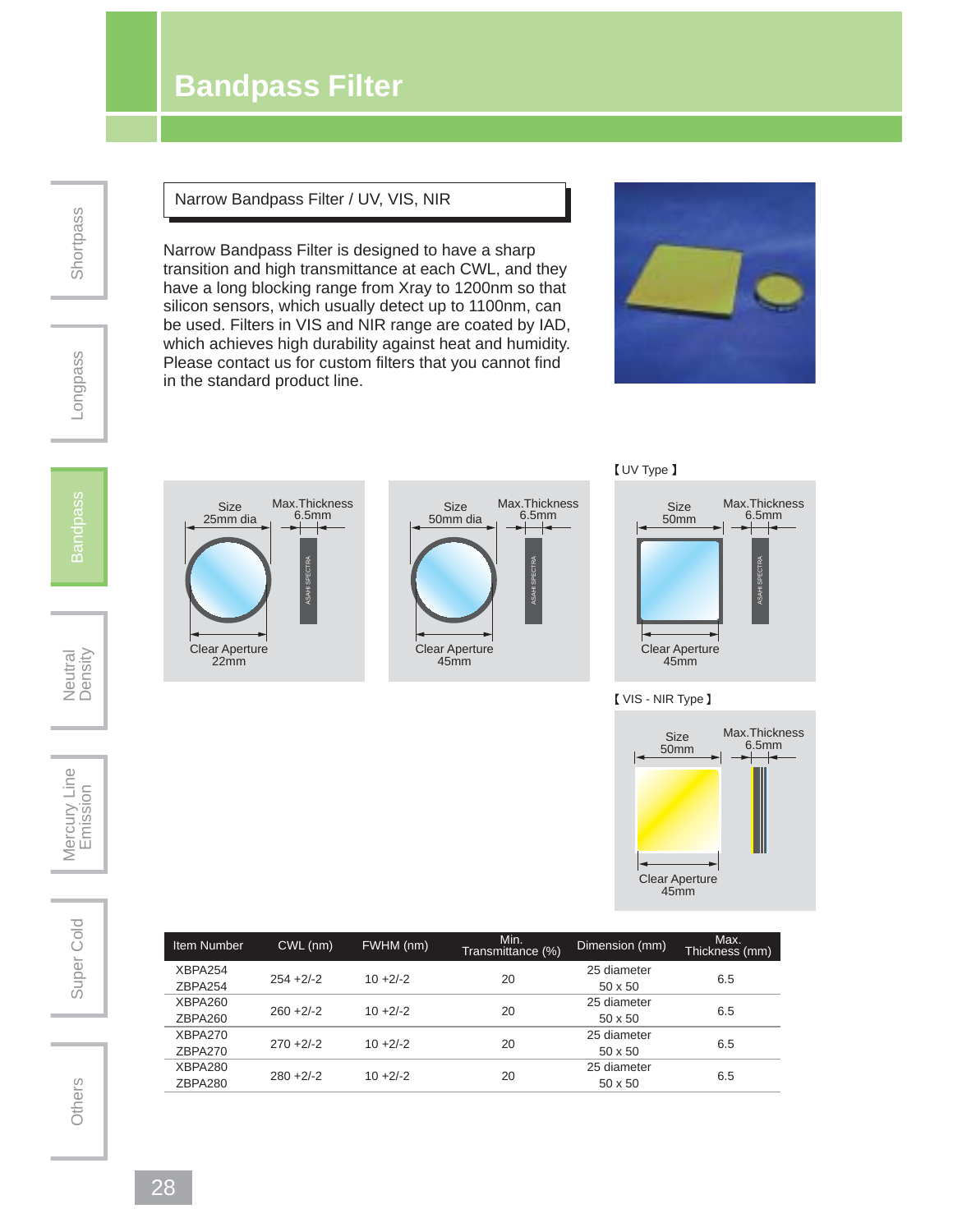

| Item Number | CWL (nm)     | FWHM (nm)   | Min.<br>Transmittance (%) | Dimension (mm) | Max.<br>Thickness (mm) |
|-------------|--------------|-------------|---------------------------|----------------|------------------------|
| XBPA290     |              |             |                           | 25 diameter    |                        |
| ZBPA290     | $290 + 2/-2$ | $10 + 2/-2$ | 20                        | 50 x 50        | 6.5                    |
| XBPA300     |              |             |                           | 25 diameter    |                        |
| ZBPA300     | $300 + 2/-2$ | $10 + 2/-2$ | 30                        | 50 x 50        | 6.5                    |
| XBPA310     |              |             |                           | 25 diameter    |                        |
| ZBPA310     | $310 + 2/-2$ | $10 + 2/-2$ | 35                        | 50 x 50        | 6.5                    |
| XBPA313     |              |             |                           | 25 diameter    |                        |
| ZBPA313     | $313 + 2/-2$ | $10 + 2/-2$ | 35                        | 50 x 50        | 6.5                    |
| XBPA320     |              |             |                           | 25 diameter    |                        |
| ZBPA320     | $320 + 2/-2$ | $10 + 2/-2$ | 45                        | 50 x 50        | 6.5                    |
| XBPA330     |              |             |                           | 25 diameter    |                        |
| ZBPA330     | $330 + 2/-2$ | $10 + 2/-2$ | 45                        | 50 x 50        | 6.5                    |
| XBPA340     |              |             |                           | 25 diameter    |                        |
| ZBPA340     | $340 + 2/-2$ | $10 + 2/-2$ | 45                        | 50 x 50        | 6.5                    |
| XBPA350     |              |             |                           | 25 diameter    |                        |
| ZBPA350     | $350 + 2/-2$ | $10 + 2/-2$ | 45                        | 50 x 50        | 6.5                    |
| XBPA360     |              |             |                           | 25 diameter    |                        |
| ZBPA360     | $360 + 2/-2$ | $10 + 2/-2$ | 40                        | 50 x 50        | 6.5                    |
| XBPA365     |              |             |                           | 25 diameter    |                        |
| ZBPA365     | $365 + 2/-2$ | $10 + 2/-2$ | 40                        | 50 x 50        | 6.5                    |
| XBPA370     |              |             |                           | 25 diameter    |                        |
| ZBPA370     | $370 + 2/-2$ | $10 + 2/-2$ | 40                        | 50 x 50        | 6.5                    |
| XBPA380     |              |             |                           | 25 diameter    |                        |
| YBPA380     | $380 + 2/-2$ | $10 + 2/-2$ | 45                        | 50 diameter    | 6.5                    |
| ZBPA380     |              |             |                           | 50 x 50        |                        |
| XBPA390     |              |             |                           | 25 diameter    |                        |
| YBPA390     | $390 + 2/-2$ | $10 + 2/-2$ | 45                        | 50 diameter    | 6.5                    |
| ZBPA390     |              |             |                           | 50 x 50        |                        |
| XBPA400     |              |             |                           | 25 diameter    |                        |
| YBPA400     | $400 + 2/-2$ | $10 + 2/-2$ | 45                        | 50 diameter    | 6.0                    |
| ZBPA400     |              |             |                           | 50 x 50        |                        |
| XBPA405     |              |             |                           | 25 diameter    |                        |
| YBPA405     | $405 + 2/-2$ | $10 + 2/-2$ | 45                        | 50 diameter    | 6.0                    |
| ZBPA405     |              |             |                           | 50 x 50        |                        |
| XBPA410     |              |             |                           | 25 diameter    |                        |
| YBPA410     | $410 + 2/-2$ | $10 + 2/-2$ | 45                        | 50 diameter    | 6.0                    |
| ZBPA410     |              |             |                           | 50 x 50        |                        |
| XBPA420     |              |             |                           | 25 diameter    |                        |
| YBPA420     | $420 + 2/-2$ | $10 + 2/-2$ | 45                        | 50 diameter    | 6.0                    |
| ZBPA420     |              |             |                           | 50 x 50        |                        |
| XBPA430     |              |             |                           | 25 diameter    |                        |
| YBPA430     | $430 + 2/-2$ | $10 + 2/-2$ | 45                        | 50 diameter    | 6.0                    |
| ZBPA430     |              |             |                           | 50 x 50        |                        |
| XBPA436     |              |             |                           | 25 diameter    |                        |
| YBPA436     | $436 + 2/-2$ | $10 + 2/-2$ | 45                        | 50 diameter    | 6.0                    |
| ZBPA436     |              |             |                           | 50 x 50        |                        |
| XBPA440     |              |             |                           | 25 diameter    |                        |
| YBPA440     | $440 + 2/-2$ | $10 + 2/-2$ | 45                        | 50 diameter    | 6.0                    |
| ZBPA440     |              |             |                           | 50 x 50        |                        |
| XBPA450     |              |             |                           | 25 diameter    |                        |
| YBPA450     | $450 + 2/-2$ | $10 + 2/-2$ | 50                        | 50 diameter    | 6.0                    |
| ZBPA450     |              |             |                           | 50 x 50        |                        |
| XBPA460     |              |             |                           | 25 diameter    |                        |
| YBPA460     | $460 + 2/-2$ | $10 + 2/-2$ | 50                        | 50 diameter    | 6.0                    |
| ZBPA460     |              |             |                           | 50 x 50        |                        |

Longpass

Neutral<br>Density

Density Neutral Mercury Line Emission Super ColdMercury Line<br>Emission

Super Cold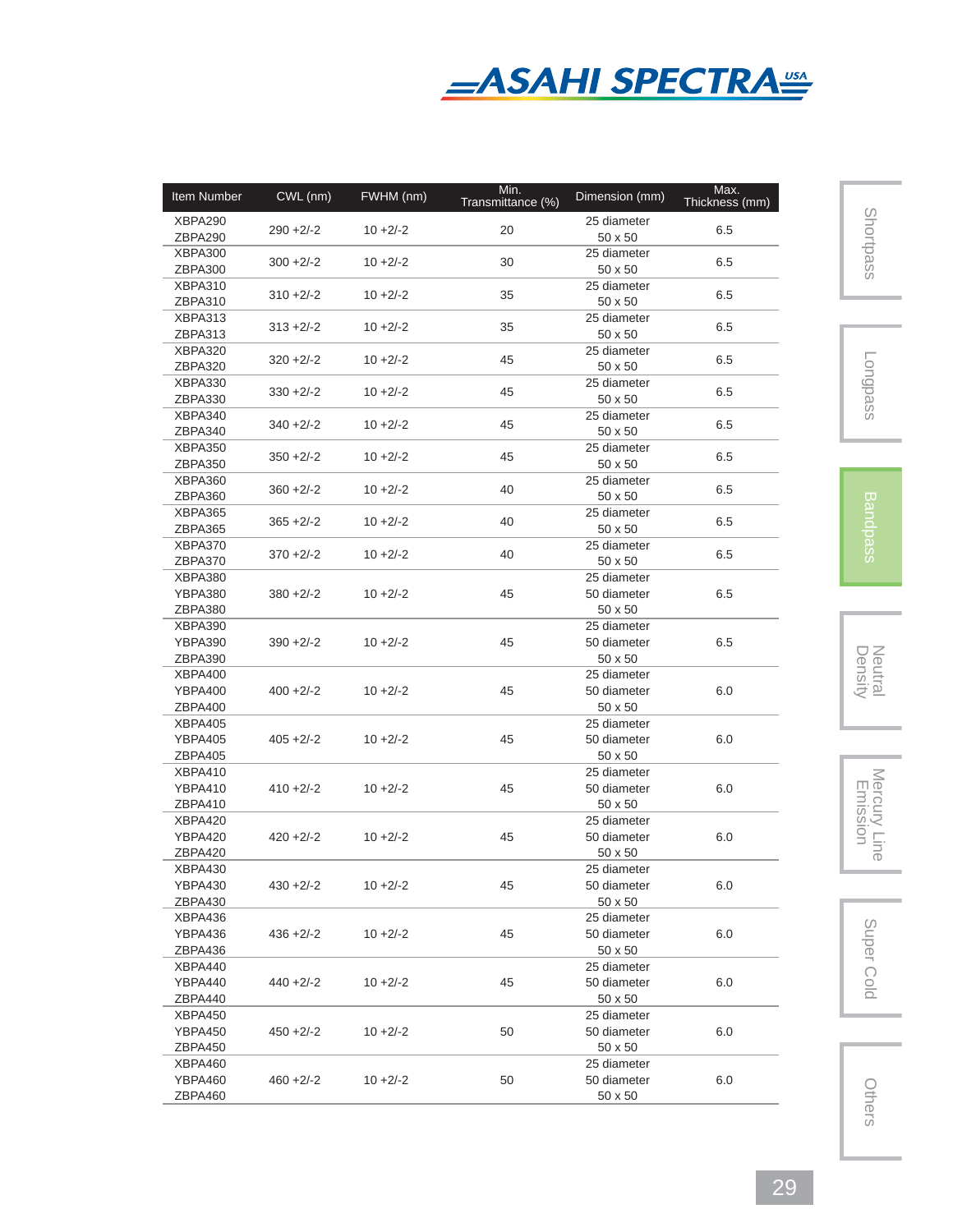

| Item Number    | CWL (nm)     | FWHM(nm)    | Min.<br>Transmittance (%) | Dimension (mm) | Max.<br>Thickness (mm) |
|----------------|--------------|-------------|---------------------------|----------------|------------------------|
| XBPA470        |              |             |                           | 25 diameter    |                        |
| YBPA470        | $470 + 2/-2$ | $10 + 2/-2$ | 50                        | 50 diameter    | 6.0                    |
| ZBPA470        |              |             |                           | 50 x 50        |                        |
| XBPA480        |              |             |                           | 25 diameter    |                        |
| YBPA480        | $480 + 2/-2$ | $10 + 2/-2$ | 50                        | 50 diameter    | 6.0                    |
| ZBPA480        |              |             |                           | 50 x 50        |                        |
| XBPA490        |              |             |                           | 25 diameter    |                        |
| YBPA490        | $490 + 2/-2$ | $10 + 2/-2$ | 50                        | 50 diameter    | 6.0                    |
| ZBPA490        |              |             |                           | 50 x 50        |                        |
| XBPA500        |              |             |                           | 25 diameter    |                        |
| <b>YBPA500</b> | $500 + 2/-2$ | $10 + 2/-2$ | 55                        | 50 diameter    | 6.0                    |
| ZBPA500        |              |             |                           | 50 x 50        |                        |
|                |              |             |                           |                |                        |
| XBPA510        |              |             |                           | 25 diameter    |                        |
| <b>YBPA510</b> | $510 + 2/-2$ | $10 + 2/-2$ | 55                        | 50 diameter    | 6.0                    |
| ZBPA510        |              |             |                           | 50 x 50        |                        |
| XBPA520        |              |             |                           | 25 diameter    |                        |
| <b>YBPA520</b> | $520 + 2/-2$ | $10 + 2/-2$ | 55                        | 50 diameter    | 6.0                    |
| ZBPA520        |              |             |                           | 50 x 50        |                        |
| XBPA530        |              |             |                           | 25 diameter    |                        |
| YBPA530        | $530 + 2/-2$ | $10 + 2/-2$ | 55                        | 50 diameter    | 6.0                    |
| ZBPA530        |              |             |                           | 50 x 50        |                        |
| XBPA540        |              |             |                           | 25 diameter    |                        |
| YBPA540        | $540 + 2/-2$ | $10 + 2/-2$ | 55                        | 50 diameter    | 6.0                    |
| ZBPA540        |              |             |                           | 50 x 50        |                        |
| XBPA546        |              |             |                           | 25 diameter    |                        |
| YBPA546        | $546 + 2/-2$ | $10 + 2/-2$ | 55                        | 50 diameter    | 6.0                    |
| ZBPA546        |              |             |                           | 50 x 50        |                        |
| XBPA550        |              |             |                           | 25 diameter    |                        |
| <b>YBPA550</b> | $550 + 2/-2$ | $10 + 2/-2$ | 60                        | 50 diameter    | 6.0                    |
| ZBPA550        |              |             |                           | 50 x 50        |                        |
| XBPA560        |              |             |                           | 25 diameter    |                        |
| <b>YBPA560</b> | $560 + 2/-2$ | $10 + 2/-2$ | 60                        | 50 diameter    | 6.0                    |
| ZBPA560        |              |             |                           | 50 x 50        |                        |
| XBPA570        |              |             |                           | 25 diameter    |                        |
| YBPA570        | $570 + 2/-2$ | $10 + 2/-2$ | 60                        | 50 diameter    | 6.0                    |
| ZBPA570        |              |             |                           | 50 x 50        |                        |
| XBPA580        |              |             |                           | 25 diameter    |                        |
| YBPA580        | $580 + 2/-2$ | $10 + 2/-2$ | 60                        | 50 diameter    | 6.0                    |
| ZBPA580        |              |             |                           | 50 x 50        |                        |
| XBPA590        |              |             |                           | 25 diameter    |                        |
| YBPA590        | $590 + 2/-2$ | $10 + 2/-2$ | 60                        | 50 diameter    | 6.0                    |
| ZBPA590        |              |             |                           | 50 x 50        |                        |
|                |              |             |                           | 25 diameter    |                        |
| XBPA600        |              |             |                           |                |                        |
| <b>YBPA600</b> | $600 + 2/-2$ | $12 + 2/-2$ | 60                        | 50 diameter    | 6.0                    |
| ZBPA600        |              |             |                           | 50 x 50        |                        |
| XBPA610        |              |             |                           | 25 diameter    |                        |
| <b>YBPA610</b> | 610 +2/-2    | $12 + 2/-2$ | 60                        | 50 diameter    | 6.0                    |
| ZBPA610        |              |             |                           | 50 x 50        |                        |
| XBPA620        |              |             |                           | 25 diameter    |                        |
| YBPA620        | $620 + 2/-2$ | $12 + 2/-2$ | 60                        | 50 diameter    | 6.0                    |
| ZBPA620        |              |             |                           | 50 x 50        |                        |
| XBPA630        |              |             |                           | 25 diameter    |                        |
| YBPA630        | $630 + 2/-2$ | $12 + 2/-2$ | 60                        | 50 diameter    | 6.0                    |
| ZBPA630        |              |             |                           | 50 x 50        |                        |
| XBPA640        |              |             |                           | 25 diameter    |                        |
| YBPA640        | $640 + 2/-2$ | $12 + 2/-2$ | 60                        | 50 diameter    | 6.0                    |
| ZBPA640        |              |             |                           | 50 x 50        |                        |

Neutral<br>Density

Mercury Line

Super Cold | Mercury Line<br>
Emission Super Cold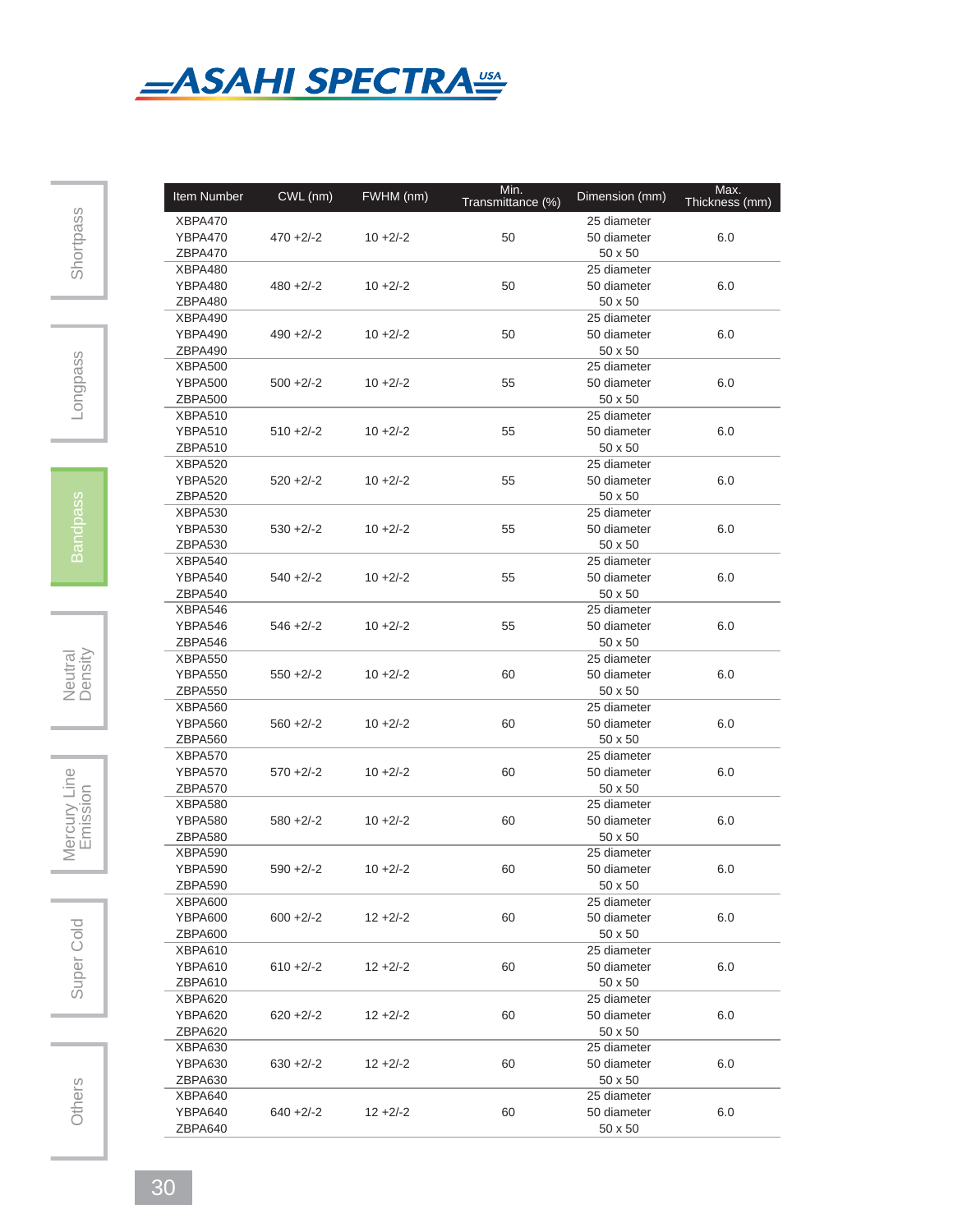

| Item Number | CWL (nm)     | FWHM (nm)   | Min.<br>Transmittance (%) | Dimension (mm) | Max.<br>Thickness (mm) |
|-------------|--------------|-------------|---------------------------|----------------|------------------------|
| XBPA650     |              |             |                           | 25 diameter    |                        |
| YBPA650     | $650 + 2/-2$ | $12 + 2/-2$ | 60                        | 50 diameter    | 6.0                    |
| ZBPA650     |              |             |                           | 50 x 50        |                        |
| XBPA660     |              |             |                           | 25 diameter    |                        |
| YBPA660     | $660 + 2/-2$ | $12 + 2/-2$ | 60                        | 50 diameter    | 6.0                    |
| ZBPA660     |              |             |                           | 50 x 50        |                        |
| XBPA670     |              |             |                           | 25 diameter    |                        |
| YBPA670     | $670 + 2/-2$ | $12 + 2/-2$ | 60                        | 50 diameter    | 6.0                    |
| ZBPA670     |              |             |                           | 50 x 50        |                        |
| XBPA680     |              |             |                           | 25 diameter    |                        |
| YBPA680     | $680 + 2/-2$ | $12 + 2/-2$ | 60                        | 50 diameter    | 6.0                    |
| ZBPA680     |              |             |                           | 50 x 50        |                        |
|             |              |             |                           | 25 diameter    |                        |
| XBPA690     |              |             |                           |                |                        |
| YBPA690     | $690 + 2/-2$ | $12 + 2/-2$ | 60                        | 50 diameter    | 6.0                    |
| ZBPA690     |              |             |                           | 50 x 50        |                        |
| XBPA700     |              |             |                           | 25 diameter    |                        |
| YBPA700     | $700 + 3/-3$ | $12 + 2/-2$ | 65                        | 50 diameter    | 6.0                    |
| ZBPA700     |              |             |                           | 50 x 50        |                        |
| XBPA710     |              |             |                           | 25 diameter    |                        |
| YBPA710     | $710 + 3/-3$ | $12 + 3/-3$ | 65                        | 50 diameter    | 6.0                    |
| ZBPA710     |              |             |                           | 50 x 50        |                        |
| XBPA720     |              |             |                           | 25 diameter    |                        |
| YBPA720     | $720 + 3/-3$ | $12 + 3/-3$ | 65                        | 50 diameter    | 6.0                    |
| ZBPA720     |              |             |                           | 50 x 50        |                        |
| XBPA730     |              |             |                           | 25 diameter    |                        |
| YBPA730     | $730 + 3/-3$ | $12 + 3/-3$ | 65                        | 50 diameter    | 6.0                    |
| ZBPA730     |              |             |                           | 50 x 50        |                        |
| XBPA740     |              |             |                           | 25 diameter    |                        |
| YBPA740     | $740 + 3/-3$ | $12 + 3/-3$ | 65                        | 50 diameter    | 6.0                    |
| ZBPA740     |              |             |                           | 50 x 50        |                        |
| XBPA750     |              |             |                           | 25 diameter    |                        |
| YBPA750     | $750 + 3/-3$ | $12 + 3/-3$ | 65                        | 50 diameter    | 6.0                    |
| ZBPA750     |              |             |                           | 50 x 50        |                        |
| XBPA760     |              |             |                           | 25 diameter    |                        |
| YBPA760     | $760 + 3/-3$ | $12 + 3/-3$ | 65                        | 50 diameter    | 6.0                    |
| ZBPA760     |              |             |                           | 50 x 50        |                        |
|             |              |             |                           |                |                        |
| XBPA770     |              |             |                           | 25 diameter    |                        |
| YBPA770     | $770 + 3/-3$ | $12 + 3/-3$ | 65                        | 50 diameter    | 6.0                    |
| ZBPA770     |              |             |                           | $50 \times 50$ |                        |
| XBPA780     |              |             |                           | 25 diameter    |                        |
| YBPA780     | $780 + 3/-3$ | $12 + 3/-3$ | 65                        | 50 diameter    | 6.0                    |
| ZBPA780     |              |             |                           | 50 x 50        |                        |
| XBPA790     |              |             |                           | 25 diameter    |                        |
| YBPA790     | $790 + 3/-3$ | $12 + 3/-3$ | 65                        | 50 diameter    | 6.0                    |
| ZBPA790     |              |             |                           | 50 x 50        |                        |
| XBPA800     |              |             |                           | 25 diameter    |                        |
| YBPA800     | $800 + 3/-3$ | $12 + 3/-3$ | 65                        | 50 diameter    | 6.0                    |
| ZBPA800     |              |             |                           | 50 x 50        |                        |
| XBPA810     |              |             |                           | 25 diameter    |                        |
| YBPA810     | $810 + 3/-3$ | $12 + 3/-3$ | 65                        | 50 diameter    | 6.0                    |
| ZBPA810     |              |             |                           | 50 x 50        |                        |
| XBPA820     |              |             |                           | 25 diameter    |                        |
| YBPA820     | $820 + 3/-3$ | $12 + 3/-3$ | 65                        | 50 diameter    | 6.0                    |
| ZBPA820     |              |             |                           | 50 x 50        |                        |
| XBPA830     |              |             |                           | 25 diameter    |                        |
| YBPA830     | $830 + 3/-3$ | $12 + 3/-3$ | 65                        | 50 diameter    | 6.0                    |
| ZBPA830     |              |             |                           | 50 x 50        |                        |

Longpass

Neutral<br>Density

Density Neutral Mercury Line Emission Super ColdMercury Line<br>Emission

Super Cold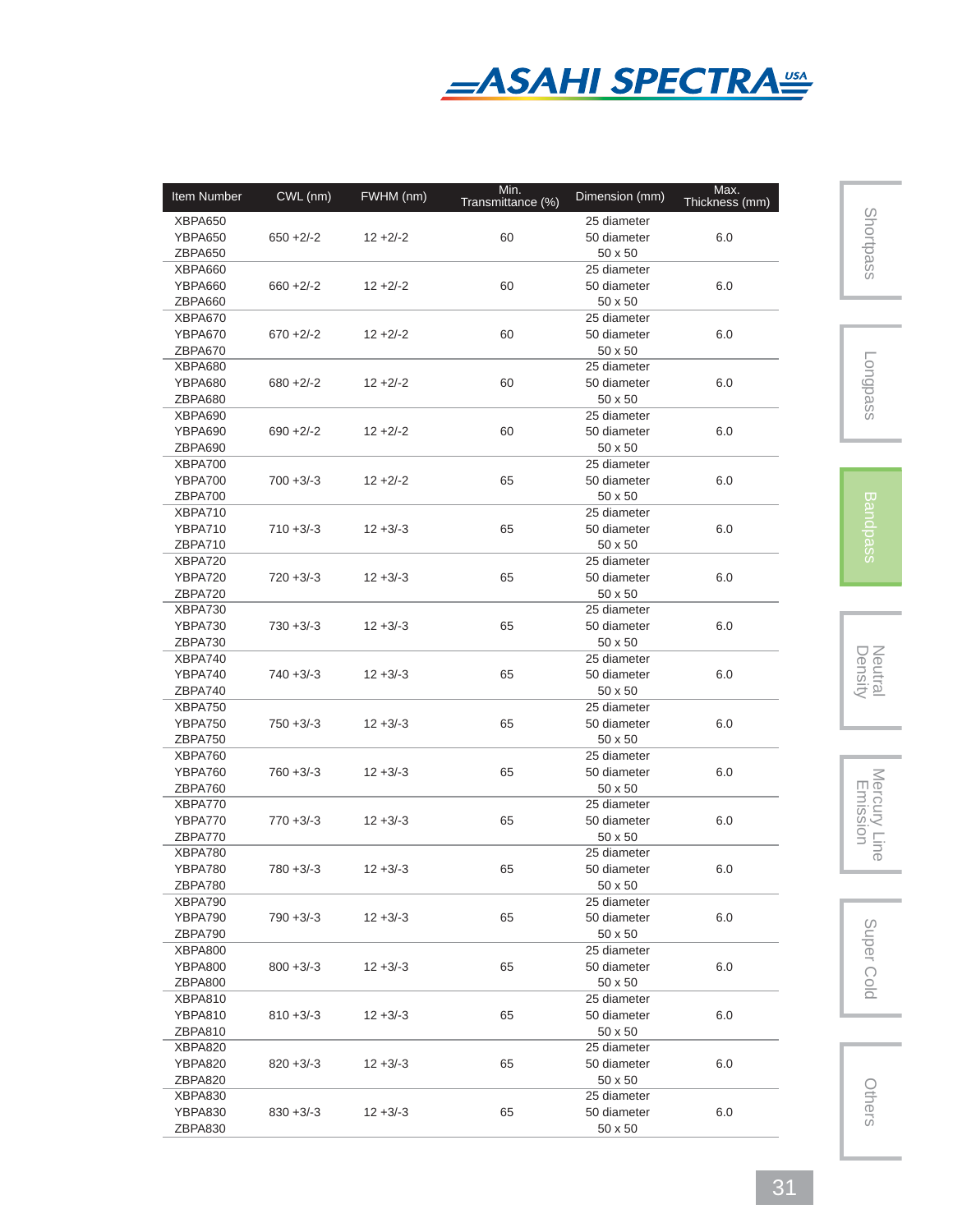

| <b>Item Number</b> | CWL (nm)     | FWHM (nm)   | Min.<br>Transmittance (%) | Dimension (mm) | Max.<br>Thickness (mm) |
|--------------------|--------------|-------------|---------------------------|----------------|------------------------|
| XBPA840            |              |             |                           | 25 diameter    |                        |
| YBPA840            | $840 + 3/-3$ | $12 + 3/3$  | 65                        | 50 diameter    | 6.0                    |
| ZBPA840            |              |             |                           | $50 \times 50$ |                        |
| XBPA850            |              |             |                           | 25 diameter    |                        |
| <b>YBPA850</b>     | $850 + 3/-3$ | $12 + 3/-3$ | 65                        | 50 diameter    | 6.0                    |
| ZBPA850            |              |             |                           | $50 \times 50$ |                        |
| <b>XBPA860</b>     |              |             |                           | 25 diameter    |                        |
| <b>YBPA860</b>     | $860 + 3/-3$ | $12 + 3/-3$ | 65                        | 50 diameter    | 6.0                    |
| ZBPA860            |              |             |                           | $50 \times 50$ |                        |
| XBPA870            |              |             |                           | 25 diameter    |                        |
| YBPA870            | $870 + 3/-3$ | $12 + 3/-3$ | 65                        | 50 diameter    | 6.0                    |
| ZBPA870            |              |             |                           | $50 \times 50$ |                        |
| XBPA880            |              |             |                           | 25 diameter    |                        |
| <b>YBPA880</b>     | $880 + 3/-3$ | $12 + 3/-3$ | 65                        | 50 diameter    | 6.0                    |
| ZBPA880            |              |             |                           | $50 \times 50$ |                        |
| XBPA890            |              |             |                           | 25 diameter    |                        |
| <b>YBPA890</b>     | $890 + 3/-3$ | $12 + 3/-3$ | 65                        | 50 diameter    | 6.0                    |
| ZBPA890            |              |             |                           | $50 \times 50$ |                        |
| XBPA900            |              |             |                           | 25 diameter    |                        |
| <b>YBPA900</b>     | $900 + 3/-3$ | $12 + 3/-3$ | 65                        | 50 diameter    | 6.0                    |
| ZBPA900            |              |             |                           | 50 x 50        |                        |

Neutral<br>Density

Mercury Line Super Cold | Mercury Line<br>
Emission

Super Cold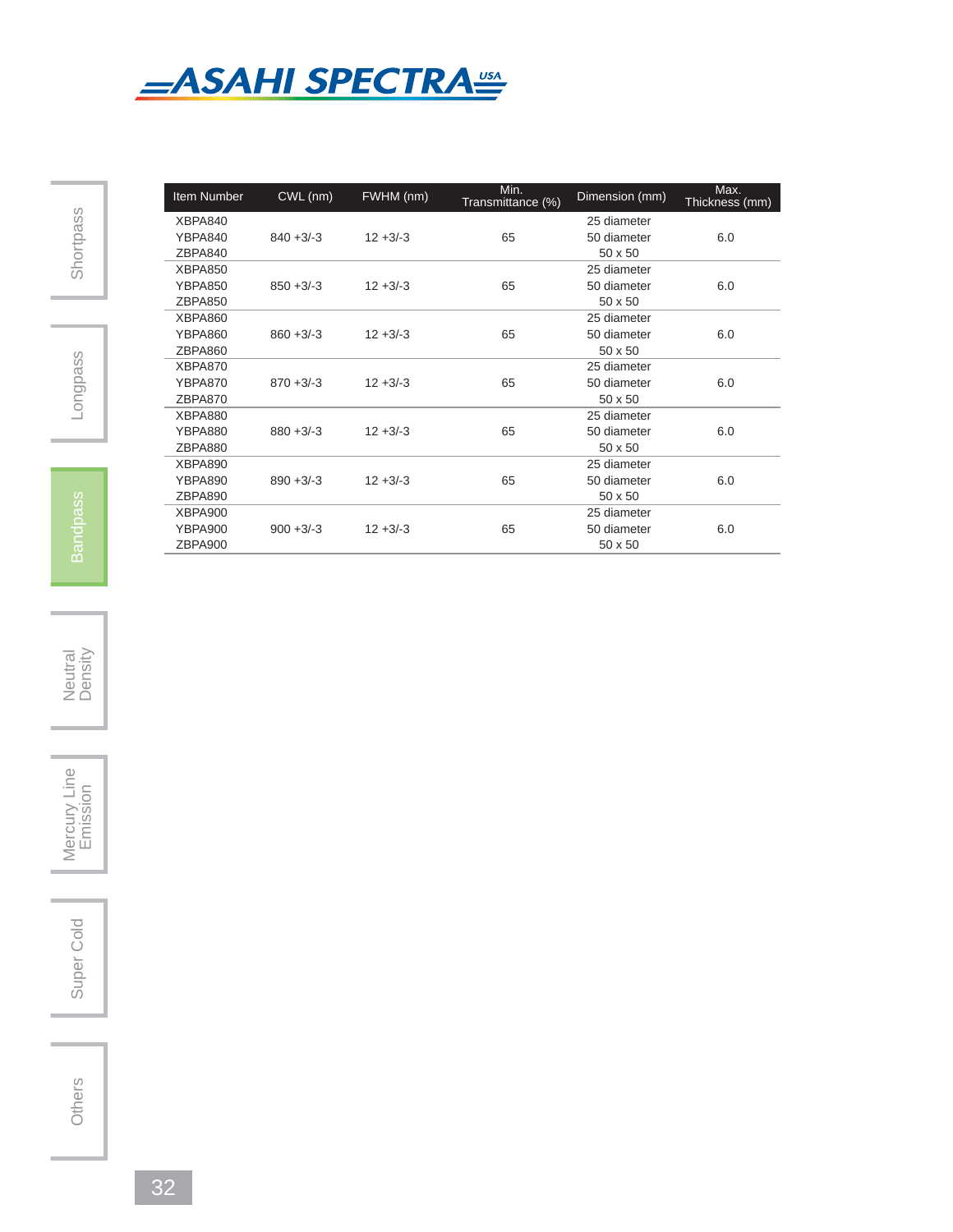

Shortpass



Neutral<br>Density

Density Neutral Mercury Line Emission Super ColdMercury Line<br>Emission

Super Cold





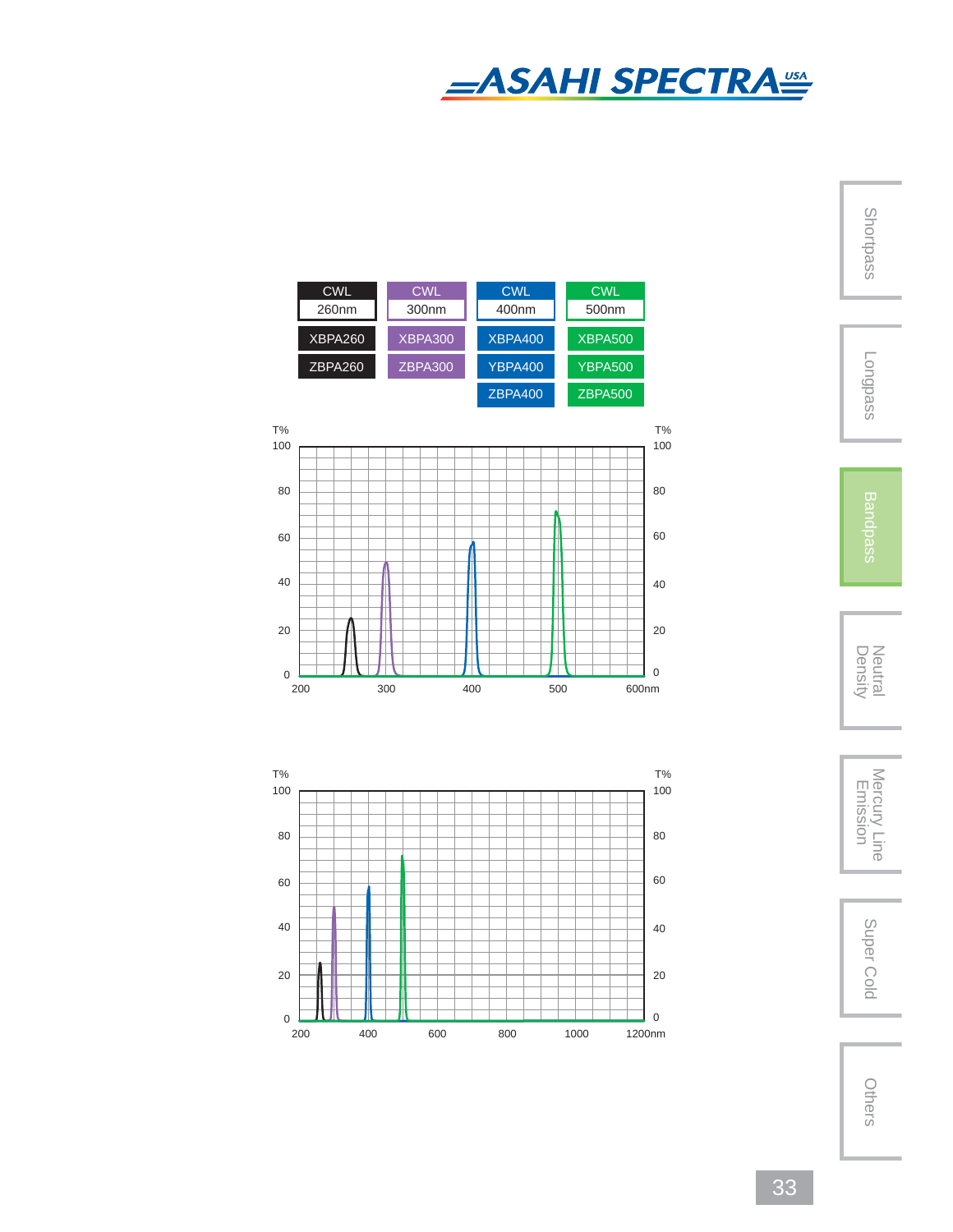



80

60

40

20

0

80

60

40

20

0

Super Cold

Shortpass

Longpass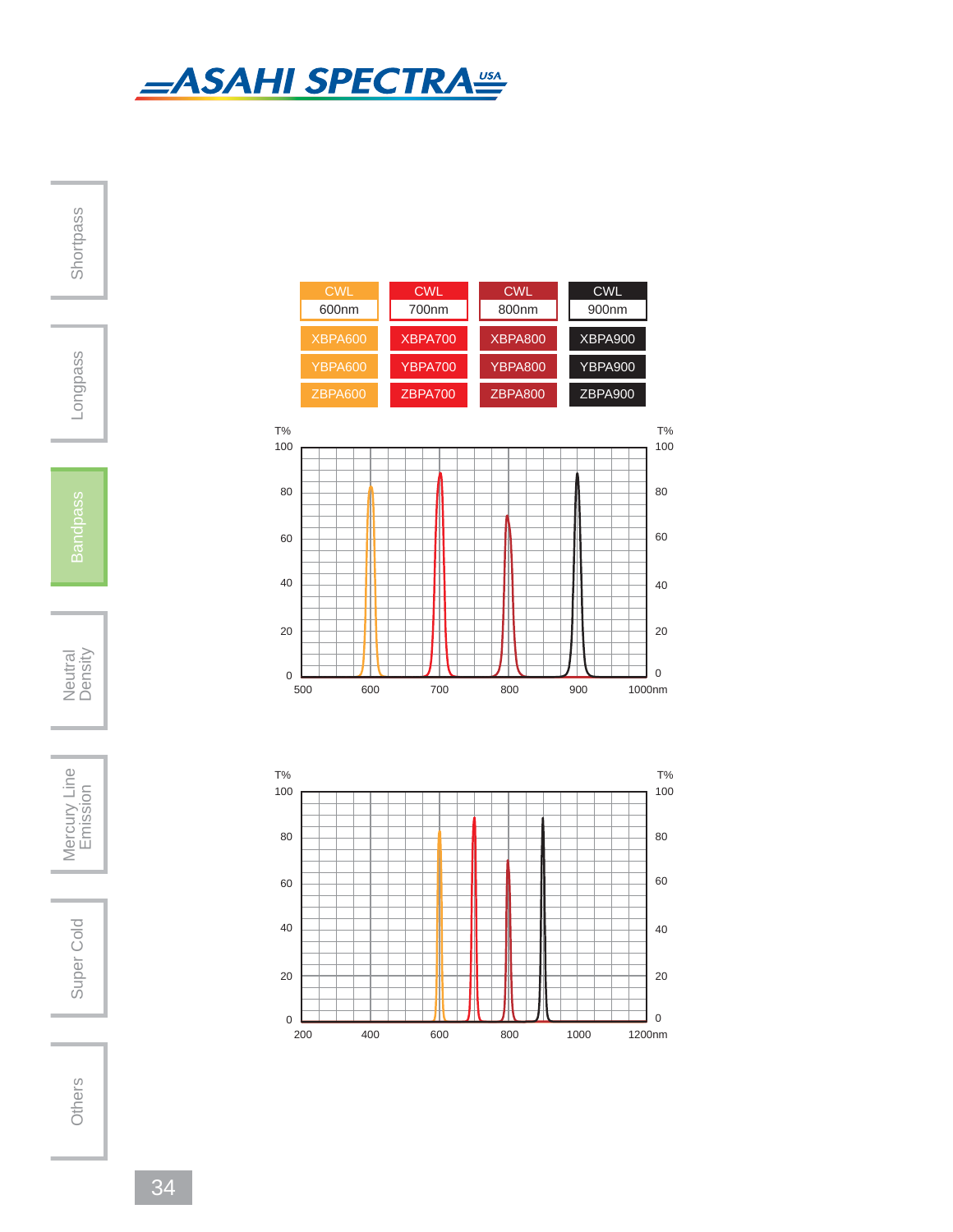

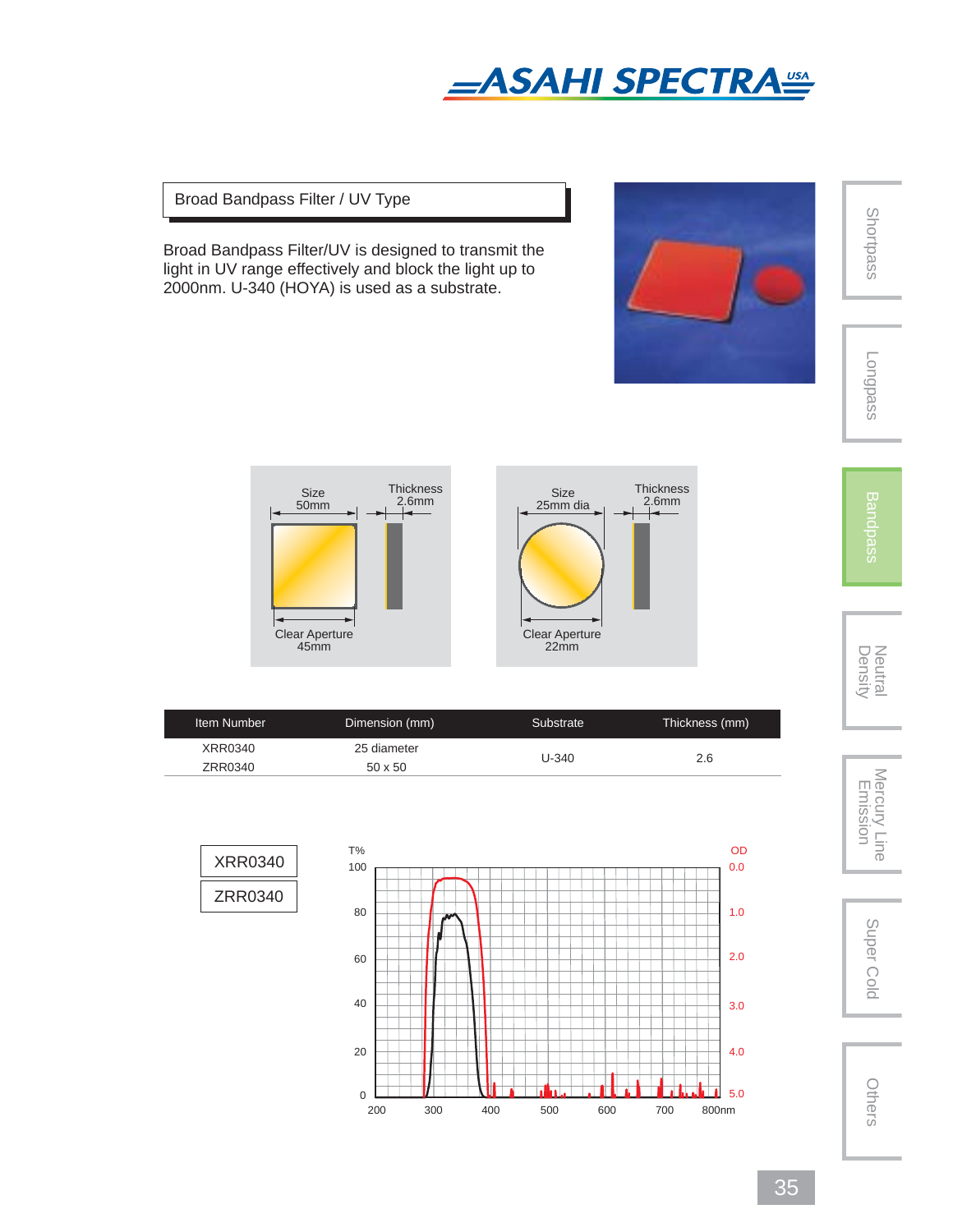

### Broad Bandpass Filter / VIS Type

Broad Bandpass Filter/VIS is designed to have a sharp transition and high transmittance at each CWL, and they have a long blocking range from Xray to 1200nm so that silicon sensors, which usually detect up to 1100nm, can be used. This line varies 153 types in visible range. Please contact us for custom filters that you cannot find in the standard product line.





\*Smaller dimension is available with additional cost.

| Item Number | CWL (nm)     | FWHM (nm)      | Ave.<br>Transmittance (%) | Dimension (mm) | Thickness (mm) |
|-------------|--------------|----------------|---------------------------|----------------|----------------|
| ZBPB001     | $420 + 5/-5$ | $20 + 10/-10$  | 60                        | 50 x 50        | 5              |
| ZBPB002     | $430 + 5/-5$ | $40 + 10/-10$  | 60                        | 50 x 50        | 5              |
| ZBPB003     | $440 + 5/-5$ | $20 + 10/-10$  | 60                        | 50 x 50        | 5              |
| ZBPB004     | $440 + 5/-5$ | $60 + 10/-10$  | 60                        | $50 \times 50$ | 5              |
| ZBPB005     | $450 + 5/-5$ | $40 + 10/-10$  | 60                        | 50 x 50        | 5              |
| ZBPB006     | $450 + 5/-5$ | $80 + 10/-10$  | 60                        | $50 \times 50$ | 5              |
| ZBPB007     | $460 + 5/-5$ | $20 + 10/-10$  | 60                        | 50 x 50        | 5              |
| ZBPB008     | $460 + 5/-5$ | $60 + 10/-10$  | 60                        | 50 x 50        | 5              |
| ZBPB009     | $460 + 5/-5$ | $100 + 10/-10$ | 60                        | 50 x 50        | 5              |
| ZBPB010     | $470 + 5/-5$ | $40 + 10/-10$  | 60                        | 50 x 50        | 5              |
| ZBPB011     | $470 + 5/-5$ | $80 + 10/-10$  | 60                        | $50 \times 50$ | 5              |
| ZBPB012     | $470 + 5/-5$ | $120 + 10/-10$ | 60                        | 50 x 50        | 5              |
| ZBPB013     | $480 + 5/-5$ | $20 + 10/-10$  | 60                        | $50 \times 50$ | 5              |
| ZBPB014     | $480 + 5/-5$ | $60 + 10/-10$  | 60                        | 50 x 50        | 5              |
| ZBPB015     | $480 + 5/-5$ | $100 + 10/-10$ | 60                        | $50 \times 50$ | 5              |
| ZBPB016     | $480 + 5/-5$ | $140 + 10/-10$ | 60                        | 50 x 50        | 5              |
| ZBPB017     | $490 + 5/-5$ | $40 + 10/-10$  | 60                        | 50 x 50        | 5              |
| ZBPB018     | $490 + 5/-5$ | $80 + 10/-10$  | 60                        | $50 \times 50$ | 5              |
| ZBPB019     | $490 + 5/-5$ | $120 + 10/-10$ | 60                        | 50 x 50        | 5              |
| ZBPB020     | $490 + 5/-5$ | $160 + 10/-10$ | 60                        | $50 \times 50$ | 5              |
| ZBPB021     | $500 + 5/-5$ | $20 + 10/-10$  | 60                        | 50 x 50        | 5              |
| ZBPB022     | $500 + 5/-5$ | $60 + 10/-10$  | 60                        | $50 \times 50$ | 5              |

**Shortpass**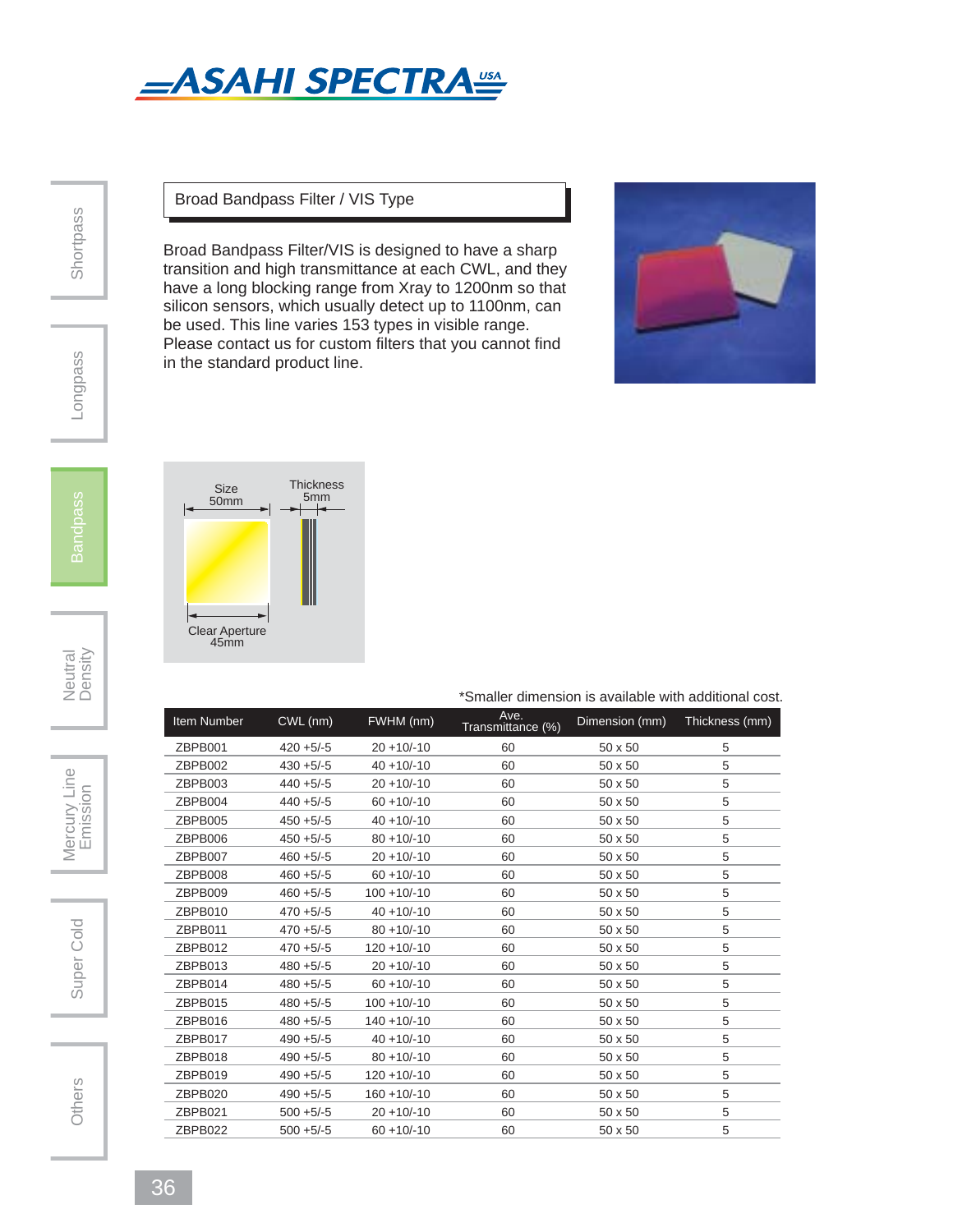

| ZBPB023<br>$100 + 10/ - 10$<br>60<br>5<br>$500 + 5/-5$<br>$50 \times 50$<br>ZBPB024<br>$140 + 10/-10$<br>60<br>5<br>$500 + 5/-5$<br>50 x 50<br>ZBPB025<br>$500 + 5/-5$<br>$180 + 10/-10$<br>60<br>50 x 50<br>5<br>$510 + 5/-5$<br>$40 + 10/-10$<br>5<br>ZBPB026<br>60<br>50 x 50<br>ZBPB027<br>$510 + 5/-5$<br>$80 + 10/-10$<br>60<br>50 x 50<br>5<br>ZBPB028<br>$510 + 5/-5$<br>$120 + 10/-10$<br>50 x 50<br>5<br>60<br>5<br>ZBPB029<br>$510 + 5/-5$<br>$160 + 10/-10$<br>60<br>50 x 50<br>ZBPB030<br>$510 + 5/-5$<br>$200 + 10/ - 10$<br>60<br>50 x 50<br>5<br>ZBPB031<br>$520 + 5/-5$<br>$20 + 10/-10$<br>60<br>50 x 50<br>5<br>ZBPB032<br>$520 + 5/-5$<br>$60 + 10/-10$<br>60<br>5<br>$50 \times 50$<br>5<br>ZBPB033<br>$520 + 5/-5$<br>$100 + 10/ - 10$<br>60<br>$50 \times 50$<br>ZBPB034<br>$520 + 5/-5$<br>$140 + 10/-10$<br>60<br>5<br>$50 \times 50$<br>5<br>ZBPB035<br>$520 + 5/-5$<br>$180 + 10/-10$<br>60<br>50 x 50<br>5<br>ZBPB036<br>$520 + 5/-5$<br>$220 + 10/ - 10$<br>60<br>50 x 50<br>5<br>ZBPB037<br>$530 + 5/-5$<br>$40 + 10/-10$<br>60<br>50 x 50<br>5<br>ZBPB038<br>$530 + 5/-5$<br>$80 + 10/-10$<br>60<br>50 x 50<br>5<br>$530 + 5/-5$<br>$120 + 10/ - 10$<br>ZBPB039<br>60<br>$50 \times 50$<br>5<br>$530 + 5/-5$<br>$160 + 10/-10$<br>60<br>50 x 50<br>ZBPB040<br>5<br>ZBPB041<br>$530 + 5/-5$<br>$200 + 10/ - 10$<br>60<br>50 x 50<br>5<br>ZBPB042<br>$530 + 5/-5$<br>$240 + 10/ - 10$<br>60<br>50 x 50<br>5<br>ZBPB043<br>$540 + 5/-5$<br>$20 + 10/-10$<br>60<br>50 x 50<br>5<br>ZBPB044<br>$540 + 5/-5$<br>$60 + 10/-10$<br>60<br>50 x 50<br>ZBPB045<br>$540 + 5/-5$<br>$100 + 10/-10$<br>50 x 50<br>5<br>60<br>ZBPB046<br>$540 + 5/-5$<br>$140 + 10/-10$<br>5<br>60<br>50 x 50<br>ZBPB047<br>$540 + 5/-5$<br>$180 + 10/-10$<br>60<br>50 x 50<br>5<br>ZBPB048<br>$540 + 5/-5$<br>$220 + 10/-10$<br>60<br>50 x 50<br>5<br>ZBPB049<br>$540 + 5/-5$<br>$260 + 10/-10$<br>60<br>50 x 50<br>5<br>ZBPB050<br>$550 + 5/-5$<br>$40 + 10/-10$<br>70<br>50 x 50<br>5<br>ZBPB051<br>$550 + 5/-5$<br>$80 + 10/-10$<br>70<br>50 x 50<br>5<br>ZBPB052<br>$550 + 5/-5$<br>$120 + 10/ - 10$<br>70<br>50 x 50<br>5<br>ZBPB053<br>$550 + 5/-5$<br>$160 + 10/-10$<br>70<br>50 x 50<br>5<br>ZBPB054<br>$550 + 5/-5$<br>$200 + 10/-10$<br>70<br>50 x 50<br>5<br>ZBPB055<br>$550 + 5/-5$<br>$240 + 10/ - 10$<br>70<br>50 x 50<br>5<br>70<br>5<br>ZBPB056<br>$550 + 5/-5$<br>$280 + 10/ - 10$<br>50 x 50<br>70<br>5<br>ZBPB057<br>$560 + 5/-5$<br>$20 + 10/-10$<br>50 x 50<br>5<br>70<br>ZBPB058<br>$560 + 5/-5$<br>$60 + 10/-10$<br>50 x 50<br>70<br>ZBPB059<br>$560 + 5/-5$<br>$100 + 10/-10$<br>50 x 50<br>5<br>5<br>ZBPB060<br>$560 + 5/-5$<br>$140 + 10/ - 10$<br>70<br>$50 \times 50$<br>$560 + 5/-5$<br>$180 + 10/-10$<br>70<br>50 x 50<br>5<br>ZBPB061<br>$560 + 5/-5$<br>70<br>5<br>ZBPB062<br>220 +10/-10<br>$50 \times 50$<br>5<br>$560 + 5/-5$<br>$260 + 10/-10$<br>70<br>ZBPB063<br>$50 \times 50$<br>ZBPB064<br>$560 + 5/-5$<br>$300 + 10/-10$<br>70<br>50 x 50<br>5<br>ZBPB065<br>$570 + 5/-5$<br>$40 + 10/-10$<br>70<br>50 x 50<br>5<br>5<br>ZBPB066<br>$570 + 5/-5$<br>70<br>50 x 50<br>$80 + 10/-10$<br>ZBPB067<br>$570 + 5/-5$<br>$120 + 10/-10$<br>70<br>50 x 50<br>5<br>ZBPB068<br>$570 + 5/-5$<br>$160 + 10/-10$<br>70<br>50 x 50<br>5<br>$570 + 5/-5$<br>$200 + 10/-10$<br>ZBPB069<br>70<br>50 x 50<br>5<br>ZBPB070<br>$570 + 5/-5$<br>$240 + 10/-10$<br>70<br>50 x 50<br>5<br>ZBPB071<br>$570 + 5/-5$<br>$280 + 10/-10$<br>70<br>50 x 50<br>5<br>ZBPB072<br>$570 + 5/-5$<br>$320 + 10/-10$<br>70<br>50 x 50<br>5 | Item Number | CWL (nm)     | FWHM (nm)     | Ave.<br>Transmittance (%) | Dimension (mm) | Thickness (mm) |
|-------------------------------------------------------------------------------------------------------------------------------------------------------------------------------------------------------------------------------------------------------------------------------------------------------------------------------------------------------------------------------------------------------------------------------------------------------------------------------------------------------------------------------------------------------------------------------------------------------------------------------------------------------------------------------------------------------------------------------------------------------------------------------------------------------------------------------------------------------------------------------------------------------------------------------------------------------------------------------------------------------------------------------------------------------------------------------------------------------------------------------------------------------------------------------------------------------------------------------------------------------------------------------------------------------------------------------------------------------------------------------------------------------------------------------------------------------------------------------------------------------------------------------------------------------------------------------------------------------------------------------------------------------------------------------------------------------------------------------------------------------------------------------------------------------------------------------------------------------------------------------------------------------------------------------------------------------------------------------------------------------------------------------------------------------------------------------------------------------------------------------------------------------------------------------------------------------------------------------------------------------------------------------------------------------------------------------------------------------------------------------------------------------------------------------------------------------------------------------------------------------------------------------------------------------------------------------------------------------------------------------------------------------------------------------------------------------------------------------------------------------------------------------------------------------------------------------------------------------------------------------------------------------------------------------------------------------------------------------------------------------------------------------------------------------------------------------------------------------------------------------------------------------------------------------------------------------------------------------------------------------------------------------------------------------------------------------------------------------------------------------------------------------------------------------------------------------------------------------------------------------------------------------------------------|-------------|--------------|---------------|---------------------------|----------------|----------------|
|                                                                                                                                                                                                                                                                                                                                                                                                                                                                                                                                                                                                                                                                                                                                                                                                                                                                                                                                                                                                                                                                                                                                                                                                                                                                                                                                                                                                                                                                                                                                                                                                                                                                                                                                                                                                                                                                                                                                                                                                                                                                                                                                                                                                                                                                                                                                                                                                                                                                                                                                                                                                                                                                                                                                                                                                                                                                                                                                                                                                                                                                                                                                                                                                                                                                                                                                                                                                                                                                                                                                                 |             |              |               |                           |                |                |
|                                                                                                                                                                                                                                                                                                                                                                                                                                                                                                                                                                                                                                                                                                                                                                                                                                                                                                                                                                                                                                                                                                                                                                                                                                                                                                                                                                                                                                                                                                                                                                                                                                                                                                                                                                                                                                                                                                                                                                                                                                                                                                                                                                                                                                                                                                                                                                                                                                                                                                                                                                                                                                                                                                                                                                                                                                                                                                                                                                                                                                                                                                                                                                                                                                                                                                                                                                                                                                                                                                                                                 |             |              |               |                           |                |                |
|                                                                                                                                                                                                                                                                                                                                                                                                                                                                                                                                                                                                                                                                                                                                                                                                                                                                                                                                                                                                                                                                                                                                                                                                                                                                                                                                                                                                                                                                                                                                                                                                                                                                                                                                                                                                                                                                                                                                                                                                                                                                                                                                                                                                                                                                                                                                                                                                                                                                                                                                                                                                                                                                                                                                                                                                                                                                                                                                                                                                                                                                                                                                                                                                                                                                                                                                                                                                                                                                                                                                                 |             |              |               |                           |                |                |
|                                                                                                                                                                                                                                                                                                                                                                                                                                                                                                                                                                                                                                                                                                                                                                                                                                                                                                                                                                                                                                                                                                                                                                                                                                                                                                                                                                                                                                                                                                                                                                                                                                                                                                                                                                                                                                                                                                                                                                                                                                                                                                                                                                                                                                                                                                                                                                                                                                                                                                                                                                                                                                                                                                                                                                                                                                                                                                                                                                                                                                                                                                                                                                                                                                                                                                                                                                                                                                                                                                                                                 |             |              |               |                           |                |                |
|                                                                                                                                                                                                                                                                                                                                                                                                                                                                                                                                                                                                                                                                                                                                                                                                                                                                                                                                                                                                                                                                                                                                                                                                                                                                                                                                                                                                                                                                                                                                                                                                                                                                                                                                                                                                                                                                                                                                                                                                                                                                                                                                                                                                                                                                                                                                                                                                                                                                                                                                                                                                                                                                                                                                                                                                                                                                                                                                                                                                                                                                                                                                                                                                                                                                                                                                                                                                                                                                                                                                                 |             |              |               |                           |                |                |
|                                                                                                                                                                                                                                                                                                                                                                                                                                                                                                                                                                                                                                                                                                                                                                                                                                                                                                                                                                                                                                                                                                                                                                                                                                                                                                                                                                                                                                                                                                                                                                                                                                                                                                                                                                                                                                                                                                                                                                                                                                                                                                                                                                                                                                                                                                                                                                                                                                                                                                                                                                                                                                                                                                                                                                                                                                                                                                                                                                                                                                                                                                                                                                                                                                                                                                                                                                                                                                                                                                                                                 |             |              |               |                           |                |                |
|                                                                                                                                                                                                                                                                                                                                                                                                                                                                                                                                                                                                                                                                                                                                                                                                                                                                                                                                                                                                                                                                                                                                                                                                                                                                                                                                                                                                                                                                                                                                                                                                                                                                                                                                                                                                                                                                                                                                                                                                                                                                                                                                                                                                                                                                                                                                                                                                                                                                                                                                                                                                                                                                                                                                                                                                                                                                                                                                                                                                                                                                                                                                                                                                                                                                                                                                                                                                                                                                                                                                                 |             |              |               |                           |                |                |
|                                                                                                                                                                                                                                                                                                                                                                                                                                                                                                                                                                                                                                                                                                                                                                                                                                                                                                                                                                                                                                                                                                                                                                                                                                                                                                                                                                                                                                                                                                                                                                                                                                                                                                                                                                                                                                                                                                                                                                                                                                                                                                                                                                                                                                                                                                                                                                                                                                                                                                                                                                                                                                                                                                                                                                                                                                                                                                                                                                                                                                                                                                                                                                                                                                                                                                                                                                                                                                                                                                                                                 |             |              |               |                           |                |                |
|                                                                                                                                                                                                                                                                                                                                                                                                                                                                                                                                                                                                                                                                                                                                                                                                                                                                                                                                                                                                                                                                                                                                                                                                                                                                                                                                                                                                                                                                                                                                                                                                                                                                                                                                                                                                                                                                                                                                                                                                                                                                                                                                                                                                                                                                                                                                                                                                                                                                                                                                                                                                                                                                                                                                                                                                                                                                                                                                                                                                                                                                                                                                                                                                                                                                                                                                                                                                                                                                                                                                                 |             |              |               |                           |                |                |
|                                                                                                                                                                                                                                                                                                                                                                                                                                                                                                                                                                                                                                                                                                                                                                                                                                                                                                                                                                                                                                                                                                                                                                                                                                                                                                                                                                                                                                                                                                                                                                                                                                                                                                                                                                                                                                                                                                                                                                                                                                                                                                                                                                                                                                                                                                                                                                                                                                                                                                                                                                                                                                                                                                                                                                                                                                                                                                                                                                                                                                                                                                                                                                                                                                                                                                                                                                                                                                                                                                                                                 |             |              |               |                           |                |                |
|                                                                                                                                                                                                                                                                                                                                                                                                                                                                                                                                                                                                                                                                                                                                                                                                                                                                                                                                                                                                                                                                                                                                                                                                                                                                                                                                                                                                                                                                                                                                                                                                                                                                                                                                                                                                                                                                                                                                                                                                                                                                                                                                                                                                                                                                                                                                                                                                                                                                                                                                                                                                                                                                                                                                                                                                                                                                                                                                                                                                                                                                                                                                                                                                                                                                                                                                                                                                                                                                                                                                                 |             |              |               |                           |                |                |
|                                                                                                                                                                                                                                                                                                                                                                                                                                                                                                                                                                                                                                                                                                                                                                                                                                                                                                                                                                                                                                                                                                                                                                                                                                                                                                                                                                                                                                                                                                                                                                                                                                                                                                                                                                                                                                                                                                                                                                                                                                                                                                                                                                                                                                                                                                                                                                                                                                                                                                                                                                                                                                                                                                                                                                                                                                                                                                                                                                                                                                                                                                                                                                                                                                                                                                                                                                                                                                                                                                                                                 |             |              |               |                           |                |                |
|                                                                                                                                                                                                                                                                                                                                                                                                                                                                                                                                                                                                                                                                                                                                                                                                                                                                                                                                                                                                                                                                                                                                                                                                                                                                                                                                                                                                                                                                                                                                                                                                                                                                                                                                                                                                                                                                                                                                                                                                                                                                                                                                                                                                                                                                                                                                                                                                                                                                                                                                                                                                                                                                                                                                                                                                                                                                                                                                                                                                                                                                                                                                                                                                                                                                                                                                                                                                                                                                                                                                                 |             |              |               |                           |                |                |
|                                                                                                                                                                                                                                                                                                                                                                                                                                                                                                                                                                                                                                                                                                                                                                                                                                                                                                                                                                                                                                                                                                                                                                                                                                                                                                                                                                                                                                                                                                                                                                                                                                                                                                                                                                                                                                                                                                                                                                                                                                                                                                                                                                                                                                                                                                                                                                                                                                                                                                                                                                                                                                                                                                                                                                                                                                                                                                                                                                                                                                                                                                                                                                                                                                                                                                                                                                                                                                                                                                                                                 |             |              |               |                           |                |                |
|                                                                                                                                                                                                                                                                                                                                                                                                                                                                                                                                                                                                                                                                                                                                                                                                                                                                                                                                                                                                                                                                                                                                                                                                                                                                                                                                                                                                                                                                                                                                                                                                                                                                                                                                                                                                                                                                                                                                                                                                                                                                                                                                                                                                                                                                                                                                                                                                                                                                                                                                                                                                                                                                                                                                                                                                                                                                                                                                                                                                                                                                                                                                                                                                                                                                                                                                                                                                                                                                                                                                                 |             |              |               |                           |                |                |
|                                                                                                                                                                                                                                                                                                                                                                                                                                                                                                                                                                                                                                                                                                                                                                                                                                                                                                                                                                                                                                                                                                                                                                                                                                                                                                                                                                                                                                                                                                                                                                                                                                                                                                                                                                                                                                                                                                                                                                                                                                                                                                                                                                                                                                                                                                                                                                                                                                                                                                                                                                                                                                                                                                                                                                                                                                                                                                                                                                                                                                                                                                                                                                                                                                                                                                                                                                                                                                                                                                                                                 |             |              |               |                           |                |                |
|                                                                                                                                                                                                                                                                                                                                                                                                                                                                                                                                                                                                                                                                                                                                                                                                                                                                                                                                                                                                                                                                                                                                                                                                                                                                                                                                                                                                                                                                                                                                                                                                                                                                                                                                                                                                                                                                                                                                                                                                                                                                                                                                                                                                                                                                                                                                                                                                                                                                                                                                                                                                                                                                                                                                                                                                                                                                                                                                                                                                                                                                                                                                                                                                                                                                                                                                                                                                                                                                                                                                                 |             |              |               |                           |                |                |
|                                                                                                                                                                                                                                                                                                                                                                                                                                                                                                                                                                                                                                                                                                                                                                                                                                                                                                                                                                                                                                                                                                                                                                                                                                                                                                                                                                                                                                                                                                                                                                                                                                                                                                                                                                                                                                                                                                                                                                                                                                                                                                                                                                                                                                                                                                                                                                                                                                                                                                                                                                                                                                                                                                                                                                                                                                                                                                                                                                                                                                                                                                                                                                                                                                                                                                                                                                                                                                                                                                                                                 |             |              |               |                           |                |                |
|                                                                                                                                                                                                                                                                                                                                                                                                                                                                                                                                                                                                                                                                                                                                                                                                                                                                                                                                                                                                                                                                                                                                                                                                                                                                                                                                                                                                                                                                                                                                                                                                                                                                                                                                                                                                                                                                                                                                                                                                                                                                                                                                                                                                                                                                                                                                                                                                                                                                                                                                                                                                                                                                                                                                                                                                                                                                                                                                                                                                                                                                                                                                                                                                                                                                                                                                                                                                                                                                                                                                                 |             |              |               |                           |                |                |
|                                                                                                                                                                                                                                                                                                                                                                                                                                                                                                                                                                                                                                                                                                                                                                                                                                                                                                                                                                                                                                                                                                                                                                                                                                                                                                                                                                                                                                                                                                                                                                                                                                                                                                                                                                                                                                                                                                                                                                                                                                                                                                                                                                                                                                                                                                                                                                                                                                                                                                                                                                                                                                                                                                                                                                                                                                                                                                                                                                                                                                                                                                                                                                                                                                                                                                                                                                                                                                                                                                                                                 |             |              |               |                           |                |                |
|                                                                                                                                                                                                                                                                                                                                                                                                                                                                                                                                                                                                                                                                                                                                                                                                                                                                                                                                                                                                                                                                                                                                                                                                                                                                                                                                                                                                                                                                                                                                                                                                                                                                                                                                                                                                                                                                                                                                                                                                                                                                                                                                                                                                                                                                                                                                                                                                                                                                                                                                                                                                                                                                                                                                                                                                                                                                                                                                                                                                                                                                                                                                                                                                                                                                                                                                                                                                                                                                                                                                                 |             |              |               |                           |                |                |
|                                                                                                                                                                                                                                                                                                                                                                                                                                                                                                                                                                                                                                                                                                                                                                                                                                                                                                                                                                                                                                                                                                                                                                                                                                                                                                                                                                                                                                                                                                                                                                                                                                                                                                                                                                                                                                                                                                                                                                                                                                                                                                                                                                                                                                                                                                                                                                                                                                                                                                                                                                                                                                                                                                                                                                                                                                                                                                                                                                                                                                                                                                                                                                                                                                                                                                                                                                                                                                                                                                                                                 |             |              |               |                           |                |                |
|                                                                                                                                                                                                                                                                                                                                                                                                                                                                                                                                                                                                                                                                                                                                                                                                                                                                                                                                                                                                                                                                                                                                                                                                                                                                                                                                                                                                                                                                                                                                                                                                                                                                                                                                                                                                                                                                                                                                                                                                                                                                                                                                                                                                                                                                                                                                                                                                                                                                                                                                                                                                                                                                                                                                                                                                                                                                                                                                                                                                                                                                                                                                                                                                                                                                                                                                                                                                                                                                                                                                                 |             |              |               |                           |                |                |
|                                                                                                                                                                                                                                                                                                                                                                                                                                                                                                                                                                                                                                                                                                                                                                                                                                                                                                                                                                                                                                                                                                                                                                                                                                                                                                                                                                                                                                                                                                                                                                                                                                                                                                                                                                                                                                                                                                                                                                                                                                                                                                                                                                                                                                                                                                                                                                                                                                                                                                                                                                                                                                                                                                                                                                                                                                                                                                                                                                                                                                                                                                                                                                                                                                                                                                                                                                                                                                                                                                                                                 |             |              |               |                           |                |                |
|                                                                                                                                                                                                                                                                                                                                                                                                                                                                                                                                                                                                                                                                                                                                                                                                                                                                                                                                                                                                                                                                                                                                                                                                                                                                                                                                                                                                                                                                                                                                                                                                                                                                                                                                                                                                                                                                                                                                                                                                                                                                                                                                                                                                                                                                                                                                                                                                                                                                                                                                                                                                                                                                                                                                                                                                                                                                                                                                                                                                                                                                                                                                                                                                                                                                                                                                                                                                                                                                                                                                                 |             |              |               |                           |                |                |
|                                                                                                                                                                                                                                                                                                                                                                                                                                                                                                                                                                                                                                                                                                                                                                                                                                                                                                                                                                                                                                                                                                                                                                                                                                                                                                                                                                                                                                                                                                                                                                                                                                                                                                                                                                                                                                                                                                                                                                                                                                                                                                                                                                                                                                                                                                                                                                                                                                                                                                                                                                                                                                                                                                                                                                                                                                                                                                                                                                                                                                                                                                                                                                                                                                                                                                                                                                                                                                                                                                                                                 |             |              |               |                           |                |                |
|                                                                                                                                                                                                                                                                                                                                                                                                                                                                                                                                                                                                                                                                                                                                                                                                                                                                                                                                                                                                                                                                                                                                                                                                                                                                                                                                                                                                                                                                                                                                                                                                                                                                                                                                                                                                                                                                                                                                                                                                                                                                                                                                                                                                                                                                                                                                                                                                                                                                                                                                                                                                                                                                                                                                                                                                                                                                                                                                                                                                                                                                                                                                                                                                                                                                                                                                                                                                                                                                                                                                                 |             |              |               |                           |                |                |
|                                                                                                                                                                                                                                                                                                                                                                                                                                                                                                                                                                                                                                                                                                                                                                                                                                                                                                                                                                                                                                                                                                                                                                                                                                                                                                                                                                                                                                                                                                                                                                                                                                                                                                                                                                                                                                                                                                                                                                                                                                                                                                                                                                                                                                                                                                                                                                                                                                                                                                                                                                                                                                                                                                                                                                                                                                                                                                                                                                                                                                                                                                                                                                                                                                                                                                                                                                                                                                                                                                                                                 |             |              |               |                           |                |                |
|                                                                                                                                                                                                                                                                                                                                                                                                                                                                                                                                                                                                                                                                                                                                                                                                                                                                                                                                                                                                                                                                                                                                                                                                                                                                                                                                                                                                                                                                                                                                                                                                                                                                                                                                                                                                                                                                                                                                                                                                                                                                                                                                                                                                                                                                                                                                                                                                                                                                                                                                                                                                                                                                                                                                                                                                                                                                                                                                                                                                                                                                                                                                                                                                                                                                                                                                                                                                                                                                                                                                                 |             |              |               |                           |                |                |
|                                                                                                                                                                                                                                                                                                                                                                                                                                                                                                                                                                                                                                                                                                                                                                                                                                                                                                                                                                                                                                                                                                                                                                                                                                                                                                                                                                                                                                                                                                                                                                                                                                                                                                                                                                                                                                                                                                                                                                                                                                                                                                                                                                                                                                                                                                                                                                                                                                                                                                                                                                                                                                                                                                                                                                                                                                                                                                                                                                                                                                                                                                                                                                                                                                                                                                                                                                                                                                                                                                                                                 |             |              |               |                           |                |                |
|                                                                                                                                                                                                                                                                                                                                                                                                                                                                                                                                                                                                                                                                                                                                                                                                                                                                                                                                                                                                                                                                                                                                                                                                                                                                                                                                                                                                                                                                                                                                                                                                                                                                                                                                                                                                                                                                                                                                                                                                                                                                                                                                                                                                                                                                                                                                                                                                                                                                                                                                                                                                                                                                                                                                                                                                                                                                                                                                                                                                                                                                                                                                                                                                                                                                                                                                                                                                                                                                                                                                                 |             |              |               |                           |                |                |
|                                                                                                                                                                                                                                                                                                                                                                                                                                                                                                                                                                                                                                                                                                                                                                                                                                                                                                                                                                                                                                                                                                                                                                                                                                                                                                                                                                                                                                                                                                                                                                                                                                                                                                                                                                                                                                                                                                                                                                                                                                                                                                                                                                                                                                                                                                                                                                                                                                                                                                                                                                                                                                                                                                                                                                                                                                                                                                                                                                                                                                                                                                                                                                                                                                                                                                                                                                                                                                                                                                                                                 |             |              |               |                           |                |                |
|                                                                                                                                                                                                                                                                                                                                                                                                                                                                                                                                                                                                                                                                                                                                                                                                                                                                                                                                                                                                                                                                                                                                                                                                                                                                                                                                                                                                                                                                                                                                                                                                                                                                                                                                                                                                                                                                                                                                                                                                                                                                                                                                                                                                                                                                                                                                                                                                                                                                                                                                                                                                                                                                                                                                                                                                                                                                                                                                                                                                                                                                                                                                                                                                                                                                                                                                                                                                                                                                                                                                                 |             |              |               |                           |                |                |
|                                                                                                                                                                                                                                                                                                                                                                                                                                                                                                                                                                                                                                                                                                                                                                                                                                                                                                                                                                                                                                                                                                                                                                                                                                                                                                                                                                                                                                                                                                                                                                                                                                                                                                                                                                                                                                                                                                                                                                                                                                                                                                                                                                                                                                                                                                                                                                                                                                                                                                                                                                                                                                                                                                                                                                                                                                                                                                                                                                                                                                                                                                                                                                                                                                                                                                                                                                                                                                                                                                                                                 |             |              |               |                           |                |                |
|                                                                                                                                                                                                                                                                                                                                                                                                                                                                                                                                                                                                                                                                                                                                                                                                                                                                                                                                                                                                                                                                                                                                                                                                                                                                                                                                                                                                                                                                                                                                                                                                                                                                                                                                                                                                                                                                                                                                                                                                                                                                                                                                                                                                                                                                                                                                                                                                                                                                                                                                                                                                                                                                                                                                                                                                                                                                                                                                                                                                                                                                                                                                                                                                                                                                                                                                                                                                                                                                                                                                                 |             |              |               |                           |                |                |
|                                                                                                                                                                                                                                                                                                                                                                                                                                                                                                                                                                                                                                                                                                                                                                                                                                                                                                                                                                                                                                                                                                                                                                                                                                                                                                                                                                                                                                                                                                                                                                                                                                                                                                                                                                                                                                                                                                                                                                                                                                                                                                                                                                                                                                                                                                                                                                                                                                                                                                                                                                                                                                                                                                                                                                                                                                                                                                                                                                                                                                                                                                                                                                                                                                                                                                                                                                                                                                                                                                                                                 |             |              |               |                           |                |                |
|                                                                                                                                                                                                                                                                                                                                                                                                                                                                                                                                                                                                                                                                                                                                                                                                                                                                                                                                                                                                                                                                                                                                                                                                                                                                                                                                                                                                                                                                                                                                                                                                                                                                                                                                                                                                                                                                                                                                                                                                                                                                                                                                                                                                                                                                                                                                                                                                                                                                                                                                                                                                                                                                                                                                                                                                                                                                                                                                                                                                                                                                                                                                                                                                                                                                                                                                                                                                                                                                                                                                                 |             |              |               |                           |                |                |
|                                                                                                                                                                                                                                                                                                                                                                                                                                                                                                                                                                                                                                                                                                                                                                                                                                                                                                                                                                                                                                                                                                                                                                                                                                                                                                                                                                                                                                                                                                                                                                                                                                                                                                                                                                                                                                                                                                                                                                                                                                                                                                                                                                                                                                                                                                                                                                                                                                                                                                                                                                                                                                                                                                                                                                                                                                                                                                                                                                                                                                                                                                                                                                                                                                                                                                                                                                                                                                                                                                                                                 |             |              |               |                           |                |                |
|                                                                                                                                                                                                                                                                                                                                                                                                                                                                                                                                                                                                                                                                                                                                                                                                                                                                                                                                                                                                                                                                                                                                                                                                                                                                                                                                                                                                                                                                                                                                                                                                                                                                                                                                                                                                                                                                                                                                                                                                                                                                                                                                                                                                                                                                                                                                                                                                                                                                                                                                                                                                                                                                                                                                                                                                                                                                                                                                                                                                                                                                                                                                                                                                                                                                                                                                                                                                                                                                                                                                                 |             |              |               |                           |                |                |
|                                                                                                                                                                                                                                                                                                                                                                                                                                                                                                                                                                                                                                                                                                                                                                                                                                                                                                                                                                                                                                                                                                                                                                                                                                                                                                                                                                                                                                                                                                                                                                                                                                                                                                                                                                                                                                                                                                                                                                                                                                                                                                                                                                                                                                                                                                                                                                                                                                                                                                                                                                                                                                                                                                                                                                                                                                                                                                                                                                                                                                                                                                                                                                                                                                                                                                                                                                                                                                                                                                                                                 |             |              |               |                           |                |                |
|                                                                                                                                                                                                                                                                                                                                                                                                                                                                                                                                                                                                                                                                                                                                                                                                                                                                                                                                                                                                                                                                                                                                                                                                                                                                                                                                                                                                                                                                                                                                                                                                                                                                                                                                                                                                                                                                                                                                                                                                                                                                                                                                                                                                                                                                                                                                                                                                                                                                                                                                                                                                                                                                                                                                                                                                                                                                                                                                                                                                                                                                                                                                                                                                                                                                                                                                                                                                                                                                                                                                                 |             |              |               |                           |                |                |
|                                                                                                                                                                                                                                                                                                                                                                                                                                                                                                                                                                                                                                                                                                                                                                                                                                                                                                                                                                                                                                                                                                                                                                                                                                                                                                                                                                                                                                                                                                                                                                                                                                                                                                                                                                                                                                                                                                                                                                                                                                                                                                                                                                                                                                                                                                                                                                                                                                                                                                                                                                                                                                                                                                                                                                                                                                                                                                                                                                                                                                                                                                                                                                                                                                                                                                                                                                                                                                                                                                                                                 |             |              |               |                           |                |                |
|                                                                                                                                                                                                                                                                                                                                                                                                                                                                                                                                                                                                                                                                                                                                                                                                                                                                                                                                                                                                                                                                                                                                                                                                                                                                                                                                                                                                                                                                                                                                                                                                                                                                                                                                                                                                                                                                                                                                                                                                                                                                                                                                                                                                                                                                                                                                                                                                                                                                                                                                                                                                                                                                                                                                                                                                                                                                                                                                                                                                                                                                                                                                                                                                                                                                                                                                                                                                                                                                                                                                                 |             |              |               |                           |                |                |
|                                                                                                                                                                                                                                                                                                                                                                                                                                                                                                                                                                                                                                                                                                                                                                                                                                                                                                                                                                                                                                                                                                                                                                                                                                                                                                                                                                                                                                                                                                                                                                                                                                                                                                                                                                                                                                                                                                                                                                                                                                                                                                                                                                                                                                                                                                                                                                                                                                                                                                                                                                                                                                                                                                                                                                                                                                                                                                                                                                                                                                                                                                                                                                                                                                                                                                                                                                                                                                                                                                                                                 |             |              |               |                           |                |                |
|                                                                                                                                                                                                                                                                                                                                                                                                                                                                                                                                                                                                                                                                                                                                                                                                                                                                                                                                                                                                                                                                                                                                                                                                                                                                                                                                                                                                                                                                                                                                                                                                                                                                                                                                                                                                                                                                                                                                                                                                                                                                                                                                                                                                                                                                                                                                                                                                                                                                                                                                                                                                                                                                                                                                                                                                                                                                                                                                                                                                                                                                                                                                                                                                                                                                                                                                                                                                                                                                                                                                                 |             |              |               |                           |                |                |
|                                                                                                                                                                                                                                                                                                                                                                                                                                                                                                                                                                                                                                                                                                                                                                                                                                                                                                                                                                                                                                                                                                                                                                                                                                                                                                                                                                                                                                                                                                                                                                                                                                                                                                                                                                                                                                                                                                                                                                                                                                                                                                                                                                                                                                                                                                                                                                                                                                                                                                                                                                                                                                                                                                                                                                                                                                                                                                                                                                                                                                                                                                                                                                                                                                                                                                                                                                                                                                                                                                                                                 |             |              |               |                           |                |                |
|                                                                                                                                                                                                                                                                                                                                                                                                                                                                                                                                                                                                                                                                                                                                                                                                                                                                                                                                                                                                                                                                                                                                                                                                                                                                                                                                                                                                                                                                                                                                                                                                                                                                                                                                                                                                                                                                                                                                                                                                                                                                                                                                                                                                                                                                                                                                                                                                                                                                                                                                                                                                                                                                                                                                                                                                                                                                                                                                                                                                                                                                                                                                                                                                                                                                                                                                                                                                                                                                                                                                                 |             |              |               |                           |                |                |
|                                                                                                                                                                                                                                                                                                                                                                                                                                                                                                                                                                                                                                                                                                                                                                                                                                                                                                                                                                                                                                                                                                                                                                                                                                                                                                                                                                                                                                                                                                                                                                                                                                                                                                                                                                                                                                                                                                                                                                                                                                                                                                                                                                                                                                                                                                                                                                                                                                                                                                                                                                                                                                                                                                                                                                                                                                                                                                                                                                                                                                                                                                                                                                                                                                                                                                                                                                                                                                                                                                                                                 |             |              |               |                           |                |                |
|                                                                                                                                                                                                                                                                                                                                                                                                                                                                                                                                                                                                                                                                                                                                                                                                                                                                                                                                                                                                                                                                                                                                                                                                                                                                                                                                                                                                                                                                                                                                                                                                                                                                                                                                                                                                                                                                                                                                                                                                                                                                                                                                                                                                                                                                                                                                                                                                                                                                                                                                                                                                                                                                                                                                                                                                                                                                                                                                                                                                                                                                                                                                                                                                                                                                                                                                                                                                                                                                                                                                                 |             |              |               |                           |                |                |
|                                                                                                                                                                                                                                                                                                                                                                                                                                                                                                                                                                                                                                                                                                                                                                                                                                                                                                                                                                                                                                                                                                                                                                                                                                                                                                                                                                                                                                                                                                                                                                                                                                                                                                                                                                                                                                                                                                                                                                                                                                                                                                                                                                                                                                                                                                                                                                                                                                                                                                                                                                                                                                                                                                                                                                                                                                                                                                                                                                                                                                                                                                                                                                                                                                                                                                                                                                                                                                                                                                                                                 |             |              |               |                           |                |                |
|                                                                                                                                                                                                                                                                                                                                                                                                                                                                                                                                                                                                                                                                                                                                                                                                                                                                                                                                                                                                                                                                                                                                                                                                                                                                                                                                                                                                                                                                                                                                                                                                                                                                                                                                                                                                                                                                                                                                                                                                                                                                                                                                                                                                                                                                                                                                                                                                                                                                                                                                                                                                                                                                                                                                                                                                                                                                                                                                                                                                                                                                                                                                                                                                                                                                                                                                                                                                                                                                                                                                                 | ZBPB073     | $580 + 5/-5$ | $20 + 10/-10$ | 70                        | 50 x 50        | 5              |

Longpass



Neutral<br>Density

Density Neutral Mercury Line Emission Super ColdMercury Line<br>Emission

Super Cold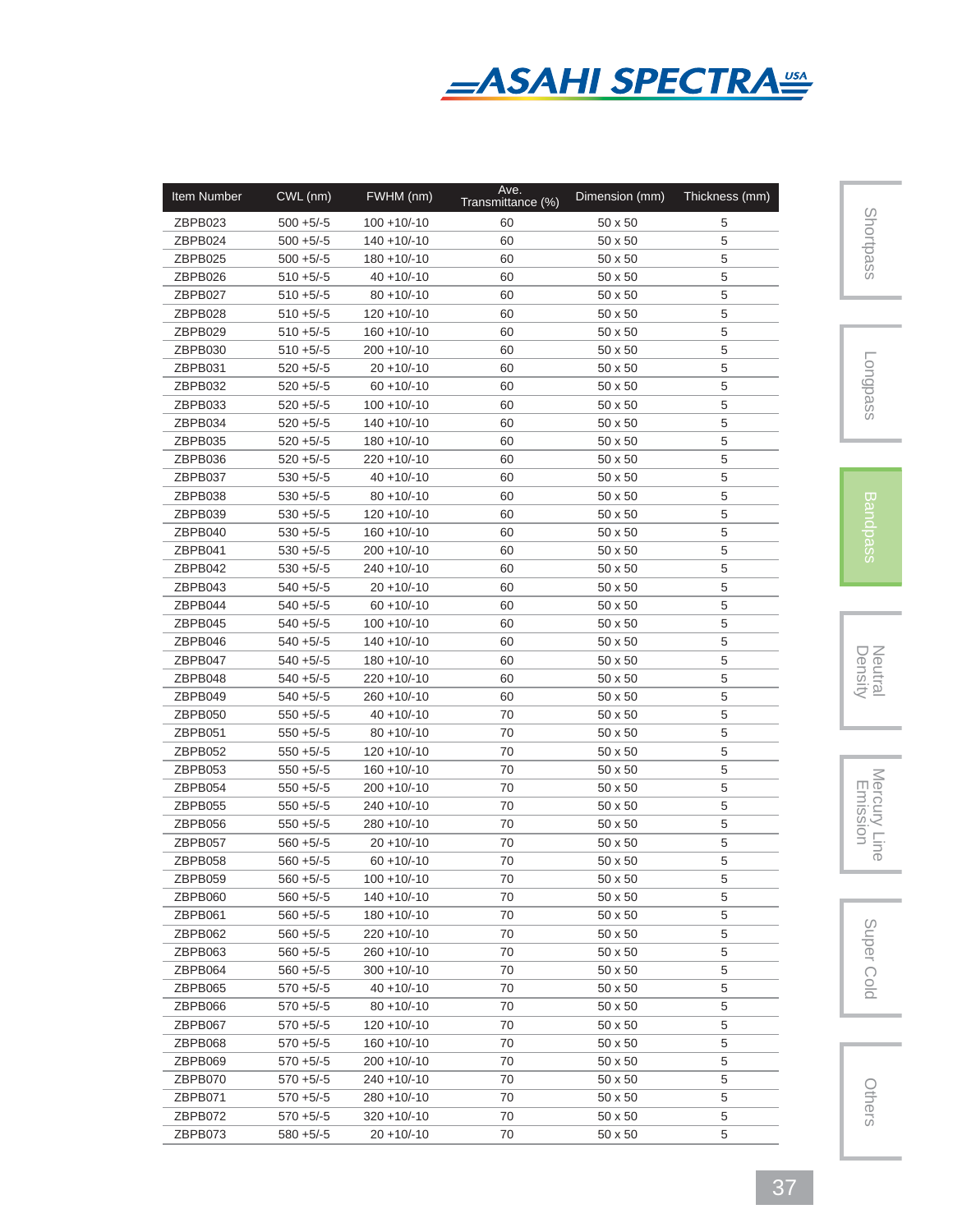

| <b>Item Number</b> | CWL (nm)     | FWHM (nm)        | Ave.<br>Transmittance (%) | Dimension (mm) | Thickness (mm) |
|--------------------|--------------|------------------|---------------------------|----------------|----------------|
| ZBPB074            | $580 + 5/-5$ | $60 + 10/-10$    | 70                        | $50 \times 50$ | 5              |
| ZBPB075            | $580 + 5/-5$ | $100 + 10/-10$   | 70                        | 50 x 50        | 5              |
| ZBPB076            | $580 + 5/-5$ | $140 + 10/ - 10$ | 70                        | 50 x 50        | 5              |
| ZBPB077            | $580 + 5/-5$ | $180 + 10/-10$   | 70                        | 50 x 50        | 5              |
| ZBPB078            | $580 + 5/-5$ | $220 + 10/-10$   | 70                        | 50 x 50        | 5              |
| ZBPB079            | $580 + 5/-5$ | $260 + 10/-10$   | 70                        | $50 \times 50$ | 5              |
| ZBPB080            | $580 + 5/-5$ | $300 + 10/-10$   | 70                        | $50 \times 50$ | 5              |
| ZBPB081            | $580 + 5/-5$ | $340 + 10/-10$   | 70                        | $50 \times 50$ | 5              |
| ZBPB082            | $590 + 5/-5$ | $40 + 10/-10$    | 70                        | 50 x 50        | 5              |
| ZBPB083            | $590 + 5/-5$ | $80 + 10/-10$    | 70                        | 50 x 50        | 5              |
| ZBPB084            | $590 + 5/-5$ | $120 + 10/ - 10$ | 70                        | $50 \times 50$ | 5              |
| ZBPB085            | $590 + 5/-5$ | $160 + 10/-10$   | 70                        | 50 x 50        | 5              |
| ZBPB086            | $590 + 5/-5$ | $200 + 10/-10$   | 70                        | $50 \times 50$ | 5              |
| ZBPB087            | $590 + 5/-5$ | $240 + 10/-10$   | 70                        | $50 \times 50$ | 5              |
| ZBPB088            | $590 + 5/-5$ | $280 + 10/-10$   | 70                        | $50 \times 50$ | 5              |
| ZBPB089            | $590 + 5/-5$ | $320 + 10/-10$   | 70                        | 50 x 50        | 5              |
| ZBPB090            | $600 + 5/-5$ | $20 + 10/-10$    | 70                        | $50 \times 50$ | 5              |
| ZBPB091            | $600 + 5/-5$ | $60 + 10/-10$    | 70                        | $50 \times 50$ | 5              |
| ZBPB092            | $600 + 5/-5$ | $100 + 10/-10$   | 70                        | $50 \times 50$ | 5              |
| ZBPB093            | $600 + 5/-5$ | $140 + 10/ - 10$ | 70                        | 50 x 50        | 5              |
| ZBPB094            | $600 + 5/-5$ | $180 + 10/-10$   | 70                        | $50 \times 50$ | 5              |
| ZBPB095            | $600 + 5/-5$ | $220 + 10/ - 10$ | 70                        | $50 \times 50$ | 5              |
| ZBPB096            | $600 + 5/-5$ | $260 + 10/ - 10$ | 70                        | 50 x 50        | 5              |
| ZBPB097            | $600 + 5/-5$ | $300 + 10/-10$   | 70                        | 50 x 50        | 5              |
| ZBPB098            | $610 + 5/-5$ | $40 + 10/-10$    | 70                        | 50 x 50        | 5              |
|                    |              |                  | 70                        |                | 5              |
| ZBPB099            | $610 + 5/-5$ | $80 + 10/-10$    |                           | 50 x 50        |                |
| ZBPB100            | $610 + 5/-5$ | $120 + 10/-10$   | 70                        | 50 x 50        | 5              |
| ZBPB101            | $610 + 5/-5$ | $160 + 10/-10$   | 70                        | 50 x 50        | 5              |
| ZBPB102            | $610 + 5/-5$ | $200 + 10/-10$   | 70                        | 50 x 50        | 5              |
| ZBPB103            | $610 + 5/-5$ | $240 + 10/-10$   | 70                        | 50 x 50        | 5              |
| ZBPB104            | $610 + 5/-5$ | $280 + 10/-10$   | 70                        | 50 x 50        | 5              |
| ZBPB105            | $620 + 5/-5$ | $20 + 10/-10$    | 70                        | 50 x 50        | 5              |
| ZBPB106            | $620 + 5/-5$ | $60 + 10/-10$    | 70                        | $50 \times 50$ | 5              |
| ZBPB107            | $620 + 5/-5$ | $100 + 10/-10$   | 70                        | $50 \times 50$ | 5              |
| ZBPB108            | $620 + 5/-5$ | $140 + 10/ - 10$ | 70                        | 50 x 50        | 5              |
| ZBPB109            | $620 + 5/-5$ | $180 + 10/-10$   | 70                        | 50 x 50        | 5              |
| ZBPB110            | $620 + 5/-5$ | $220 + 10/-10$   | $70\,$                    | $50\times50$   | 5              |
| ZBPB111            | $620 + 5/5$  | $260 + 10/-10$   | 70                        | $50 \times 50$ | 5              |
| ZBPB112            | $630 + 5/-5$ | $40 + 10/-10$    | 70                        | $50 \times 50$ | 5              |
| ZBPB113            | $630 + 5/-5$ | $80 + 10/-10$    | 70                        | 50 x 50        | 5              |
| ZBPB114            | $630 + 5/-5$ | $120 + 10/-10$   | 70                        | 50 x 50        | 5              |
| ZBPB115            | $630 + 5/-5$ | $160 + 10/-10$   | 70                        | $50 \times 50$ | 5              |
| ZBPB116            | $630 + 5/-5$ | $200 + 10/-10$   | 70                        | $50 \times 50$ | 5              |
| ZBPB117            | $630 + 5/-5$ | $240 + 10/-10$   | 70                        | $50 \times 50$ | 5              |
| ZBPB118            | $640 + 5/-5$ | $20 + 10/-10$    | 70                        | 50 x 50        | 5              |
| ZBPB119            | $640 + 5/-5$ | $60 + 10/-10$    | 70                        | 50 x 50        | 5              |
| ZBPB120            | $640 + 5/-5$ | $100 + 10/-10$   | 70                        | 50 x 50        | 5              |
| ZBPB121            | $640 + 5/-5$ | $140 + 10/-10$   | 70                        | 50 x 50        | 5              |
| ZBPB122            | $640 + 5/-5$ | $180 + 10/-10$   | 70                        | $50 \times 50$ | 5              |
| ZBPB123            | $640 + 5/-5$ | $220 + 10/ - 10$ | 70                        | $50 \times 50$ | 5              |
| ZBPB124            | $650 + 5/-5$ | $40 + 10/-10$    | 70                        | $50 \times 50$ | 5              |

Longpass

Neutral<br>Density

Mercury Line

Super Cold | Mercury Line<br>
Emission Super Cold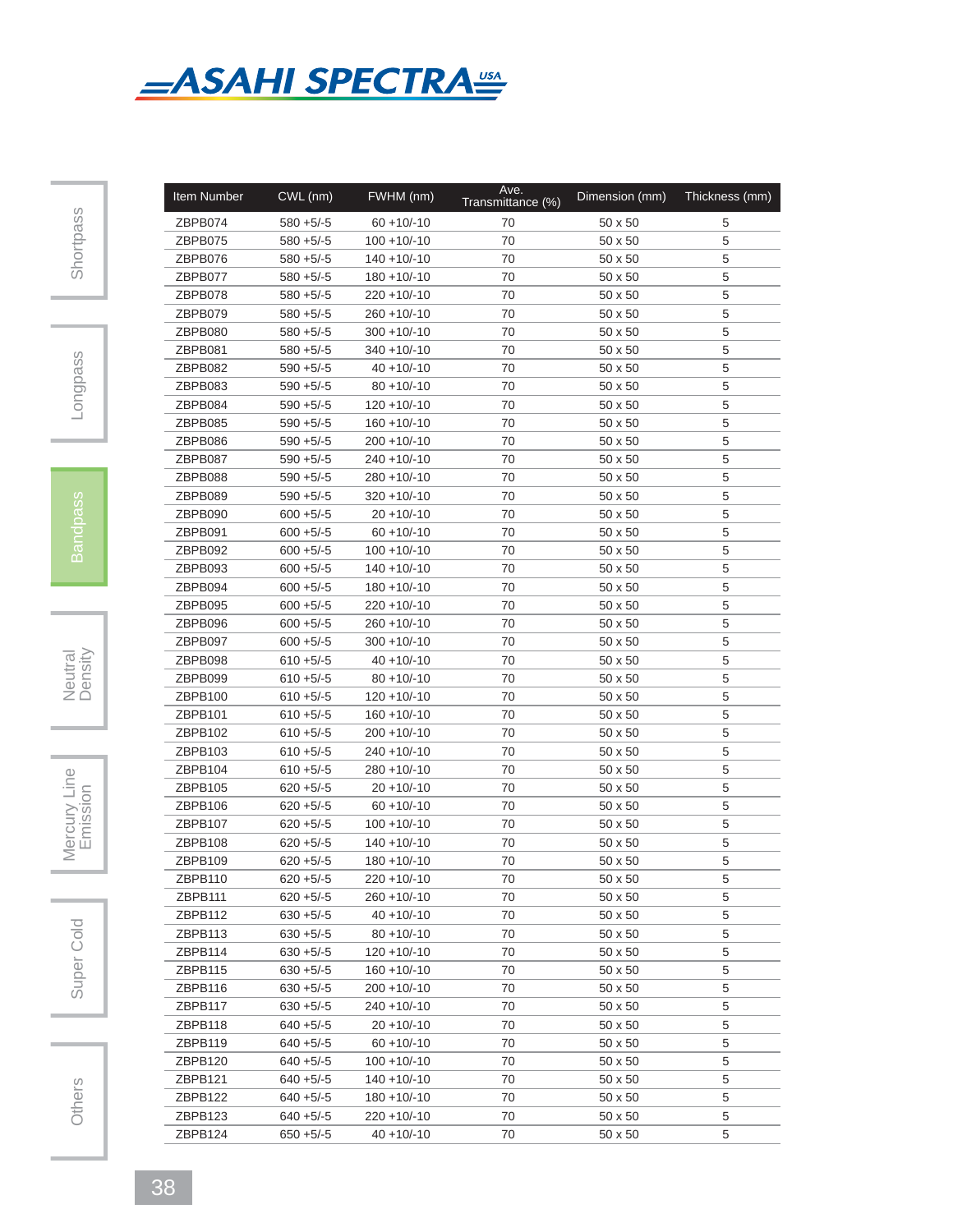

| <b>Item Number</b> | CWL (nm)      | FWHM (nm)      | Ave.<br>Transmittance (%) | Dimension (mm) | Thickness (mm) |
|--------------------|---------------|----------------|---------------------------|----------------|----------------|
| ZBPB125            | $650 + 5/-5$  | $80 + 10/-10$  | 70                        | 50 x 50        | 5              |
| ZBPB126            | $650 + 5/-5$  | $120 + 10/-10$ | 70                        | 50 x 50        | 5              |
| ZBPB127            | $650 + 5/5$   | $160 + 10/-10$ | 70                        | 50 x 50        | 5              |
| ZBPB128            | $650 + 5/5$   | $200 + 10/-10$ | 70                        | 50 x 50        | 5              |
| ZBPB129            | $660 + 5/-5$  | $20 + 10/-10$  | 70                        | 50 x 50        | 5              |
| ZBPB130            | $660 + 5/-5$  | $60 + 10/-10$  | 70                        | 50 x 50        | 5              |
| ZBPB131            | $660 + 5/ -5$ | $100 + 10/-10$ | 70                        | 50 x 50        | 5              |
| ZBPB132            | $660 + 5/-5$  | $140 + 10/-10$ | 70                        | 50 x 50        | 5              |
| ZBPB133            | $660 + 5/-5$  | $180 + 10/-10$ | 70                        | 50 x 50        | 5              |
| ZBPB134            | $670 + 5/-5$  | $40 + 10/-10$  | 70                        | 50 x 50        | 5              |
| ZBPB135            | $670 + 5/-5$  | $80 + 10/-10$  | 70                        | 50 x 50        | 5              |
| ZBPB136            | $670 + 5/-5$  | $120 + 10/-10$ | 70                        | 50 x 50        | 5              |
| ZBPB137            | $670 + 5/-5$  | $160 + 10/-10$ | 70                        | 50 x 50        | 5              |
| ZBPB138            | $680 + 5/-5$  | $20 + 10/-10$  | 70                        | 50 x 50        | 5              |
| ZBPB139            | $680 + 5/-5$  | $60 + 10/-10$  | 70                        | 50 x 50        | 5              |
| ZBPB140            | $680 + 5/-5$  | $100 + 10/-10$ | 70                        | 50 x 50        | 5              |
| ZBPB141            | $680 + 5/-5$  | $140 + 10/-10$ | 70                        | 50 x 50        | 5              |
| ZBPB142            | $690 + 5/-5$  | $40 + 10/-10$  | 70                        | 50 x 50        | 5              |
| ZBPB143            | $690 + 5/-5$  | $80 + 10/-10$  | 70                        | 50 x 50        | 5              |
| ZBPB144            | $690 + 5/-5$  | $120 + 10/-10$ | 70                        | 50 x 50        | 5              |
| ZBPB145            | $700 + 5/-5$  | $20 + 10/-10$  | 70                        | 50 x 50        | 5              |
| ZBPB146            | $700 + 5/-5$  | $60 + 10/-10$  | 70                        | 50 x 50        | 5              |
| ZBPB147            | $700 + 5/-5$  | $100 + 10/-10$ | 70                        | 50 x 50        | 5              |
| ZBPB148            | $710 + 5/-5$  | $40 + 10/-10$  | 70                        | 50 x 50        | 5              |
| ZBPB149            | $710 + 5/ -5$ | $80 + 10/-10$  | 70                        | 50 x 50        | 5              |
| ZBPB150            | $720 + 5/-5$  | $20 + 10/-10$  | 70                        | 50 x 50        | 5              |
| ZBPB151            | $720 + 5/-5$  | $60 + 10/-10$  | 70                        | 50 x 50        | 5              |
| ZBPB152            | $730 + 5/-5$  | $40 + 10/-10$  | 70                        | 50 x 50        | 5              |
| ZBPB153            | $740 + 5/-5$  | $20 + 10/-10$  | 70                        | 50 x 50        | 5              |

Longpass



Neutral<br>Density

Density Neutral Mercury Line Emission Super ColdMercury Line<br>Emission

Super Cold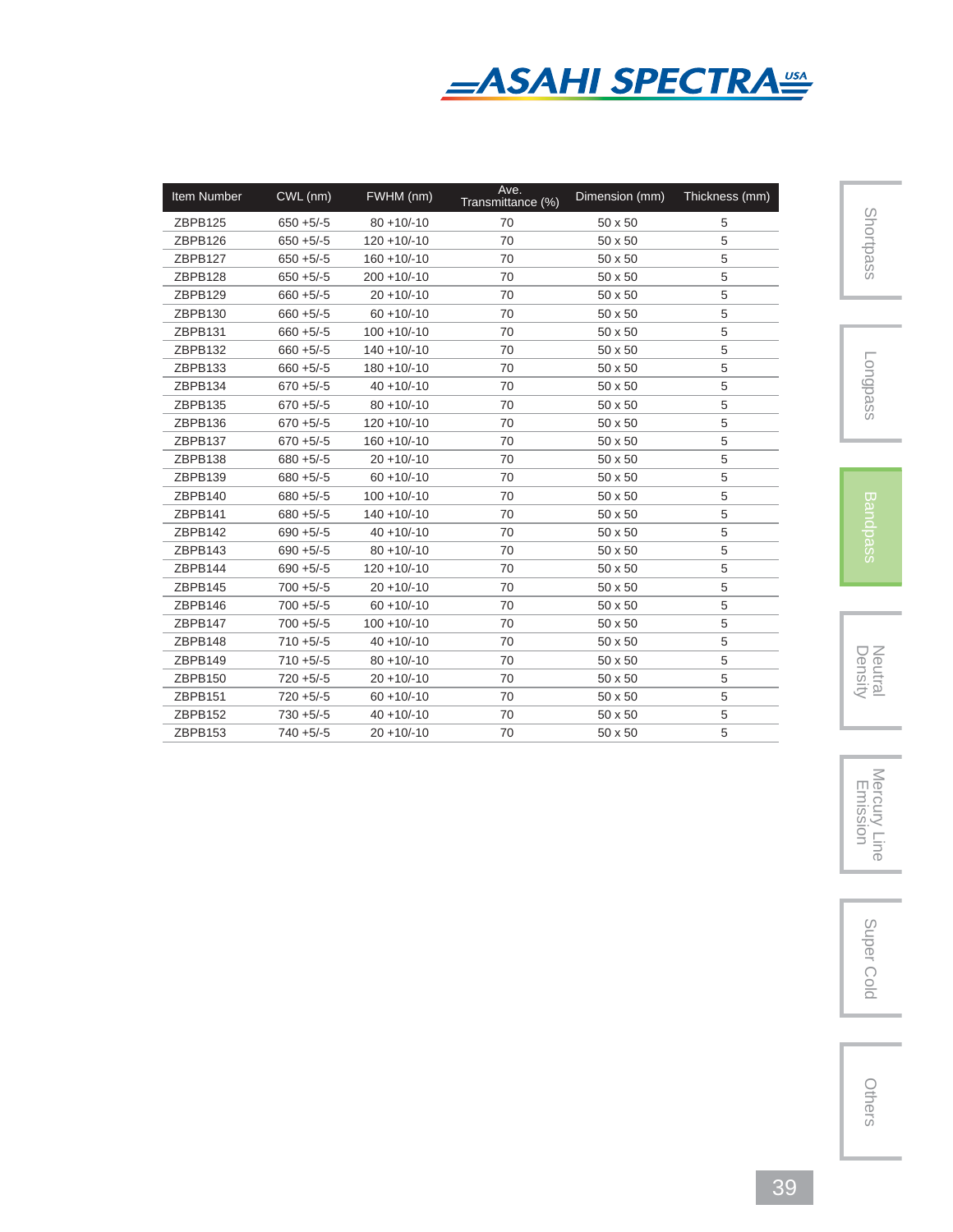

**Shortpass** Longpass Neutral<br>Density

Mercury Line Super Cold | Mercury Line<br>
Emission

Super Cold

Others



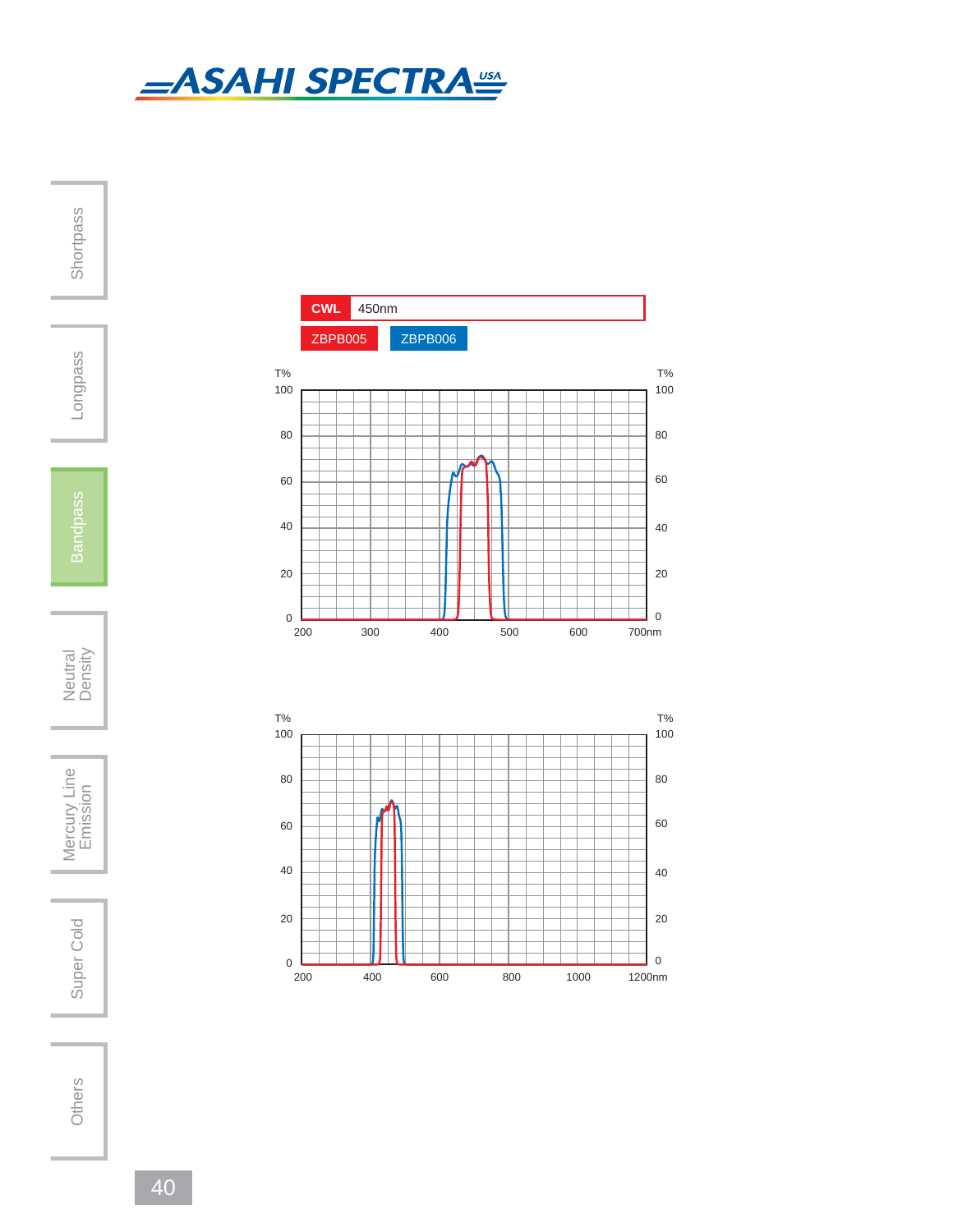

Shortpass

Longpass

Neutral<br>Density

Density Neutral Mercury Line Emission Super ColdMercury Line<br>Emission

Super Cold



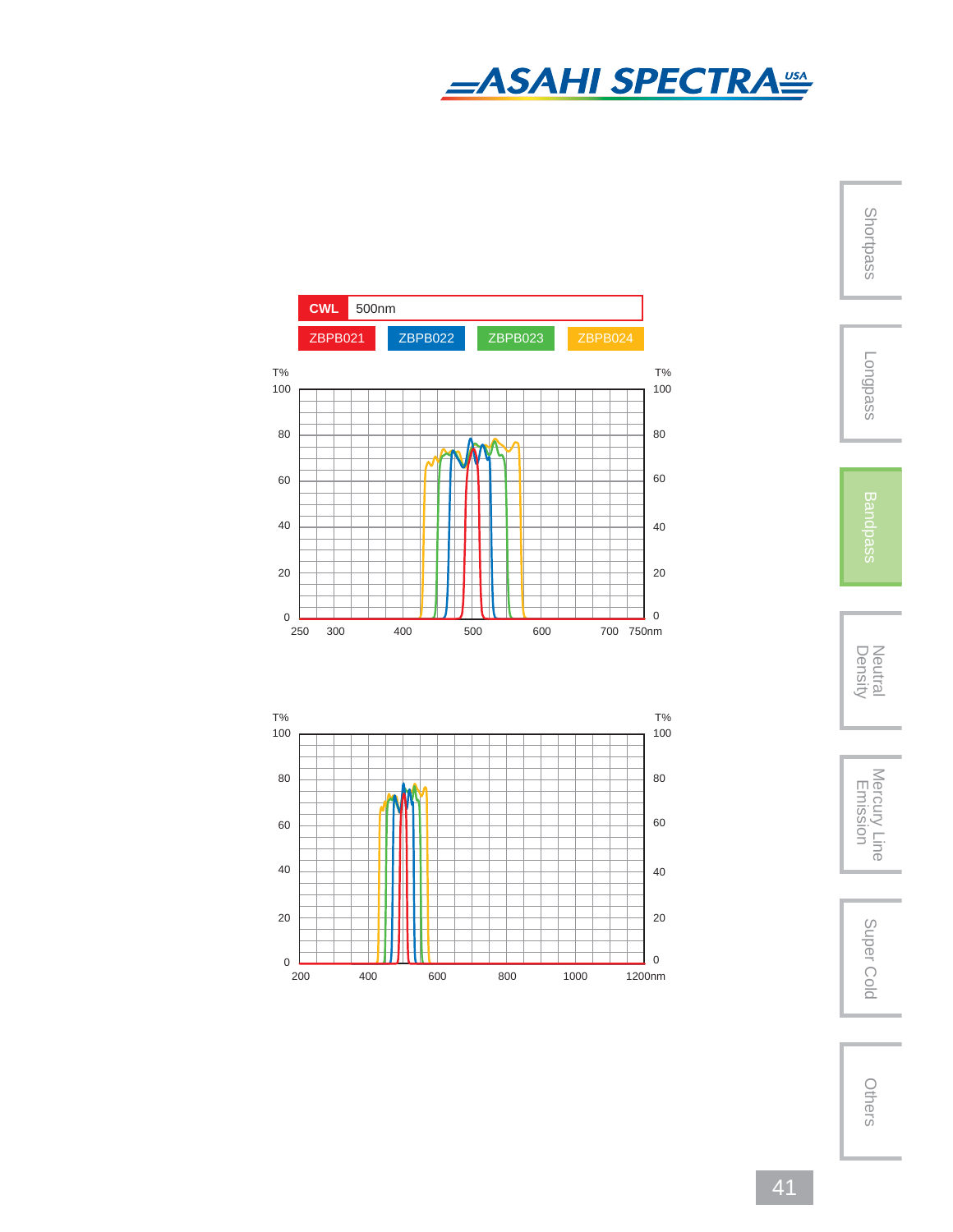

**Shortpass** Longpass

Neutral<br>Density

Mercury Line Super Cold | Mercury Line<br>
Emission

Super Cold



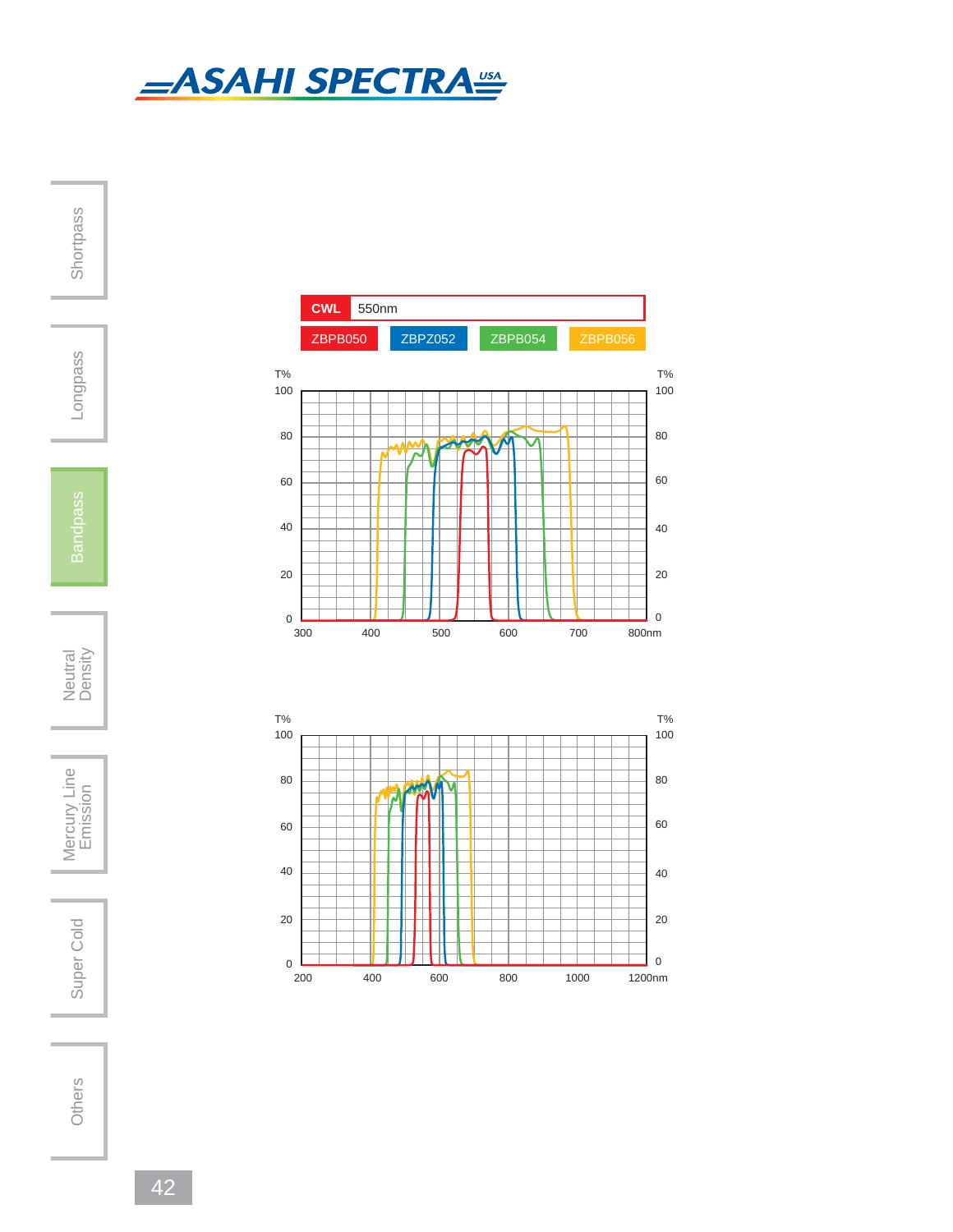

Shortpass

Longpass

Neutral<br>Density



Super Cold



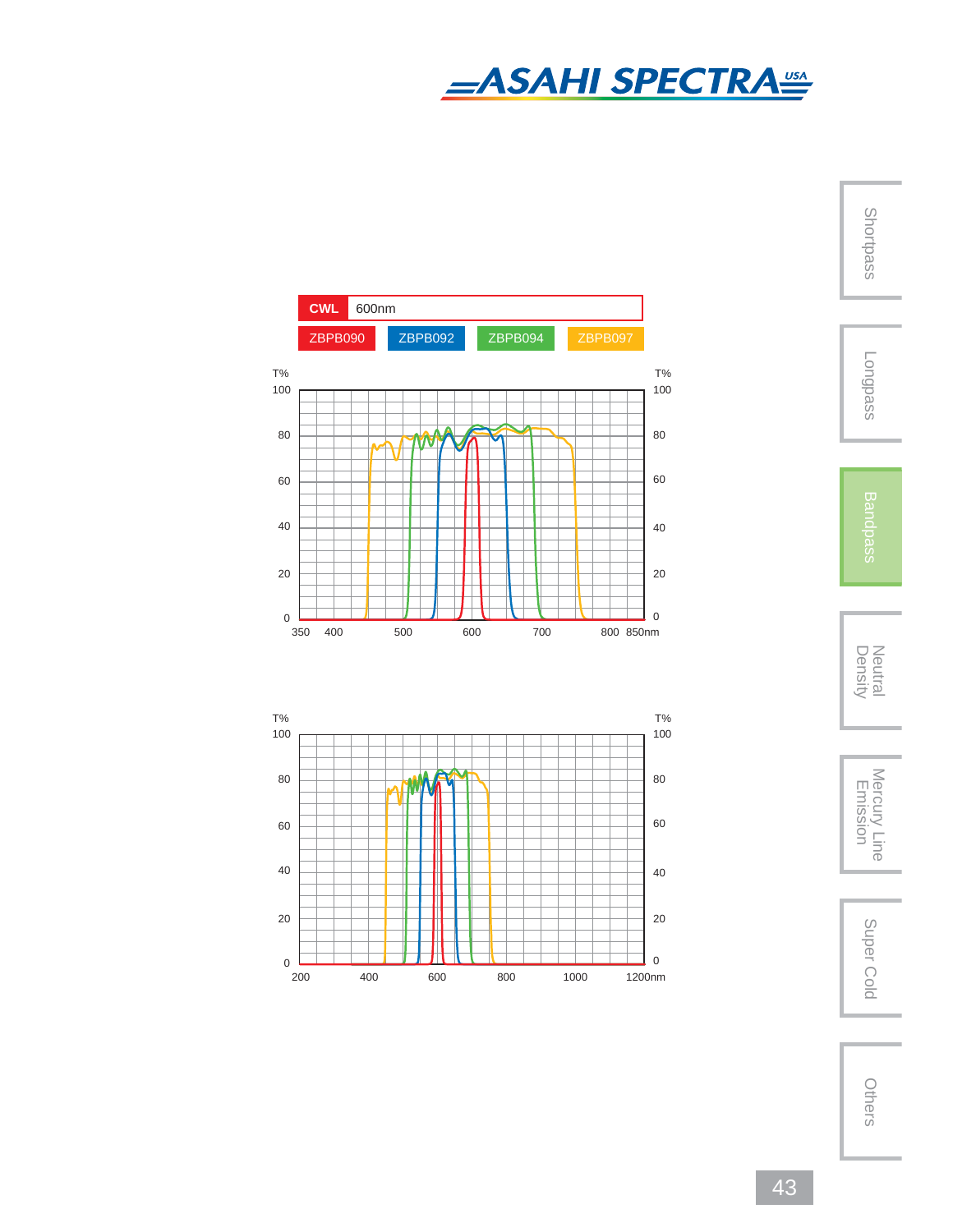

**Shortpass** Longpass Neutral<br>Density Mercury Line

Super Cold | Mercury Line<br>
Emission Super Cold



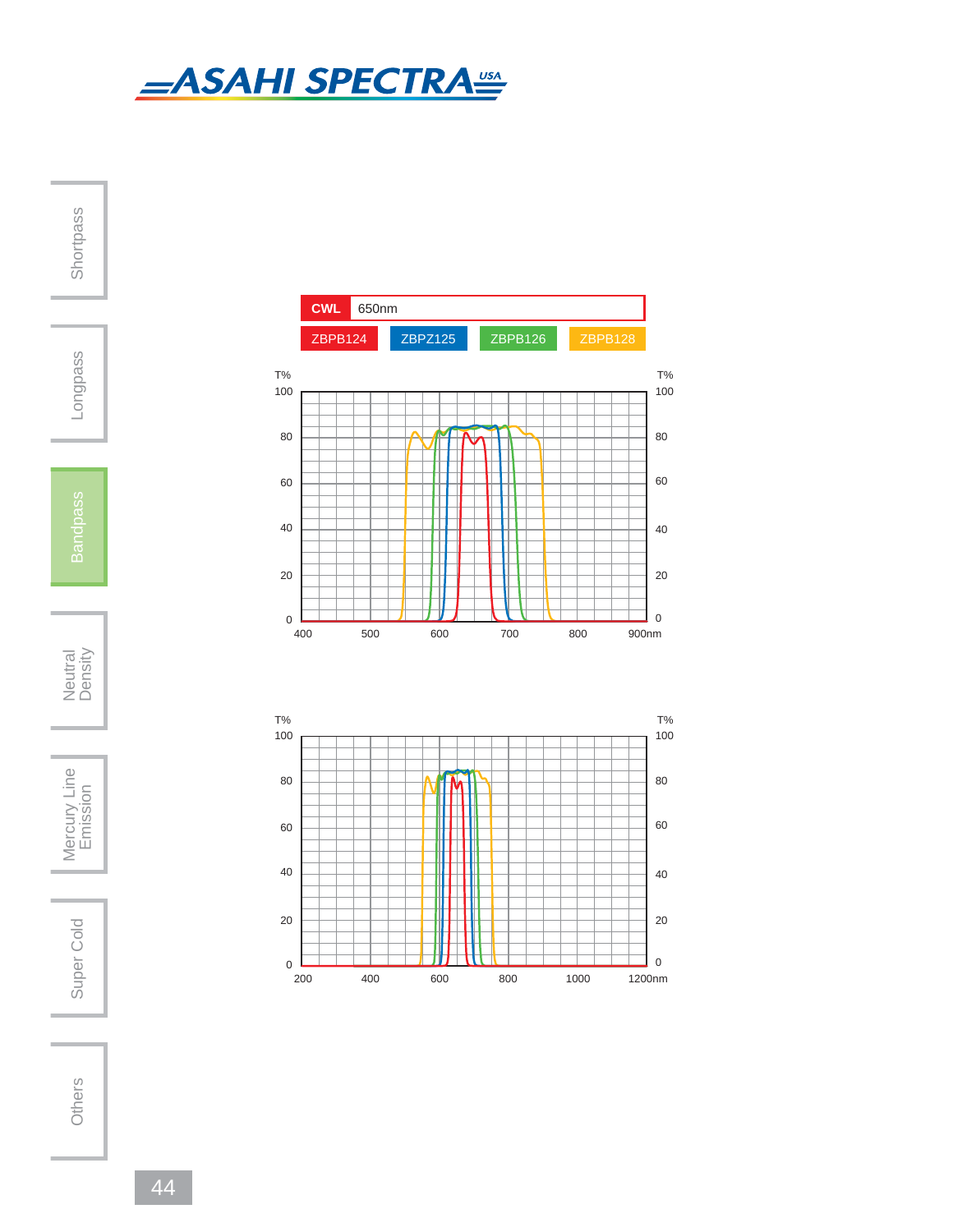

ShortpassLongpass





Super Cold



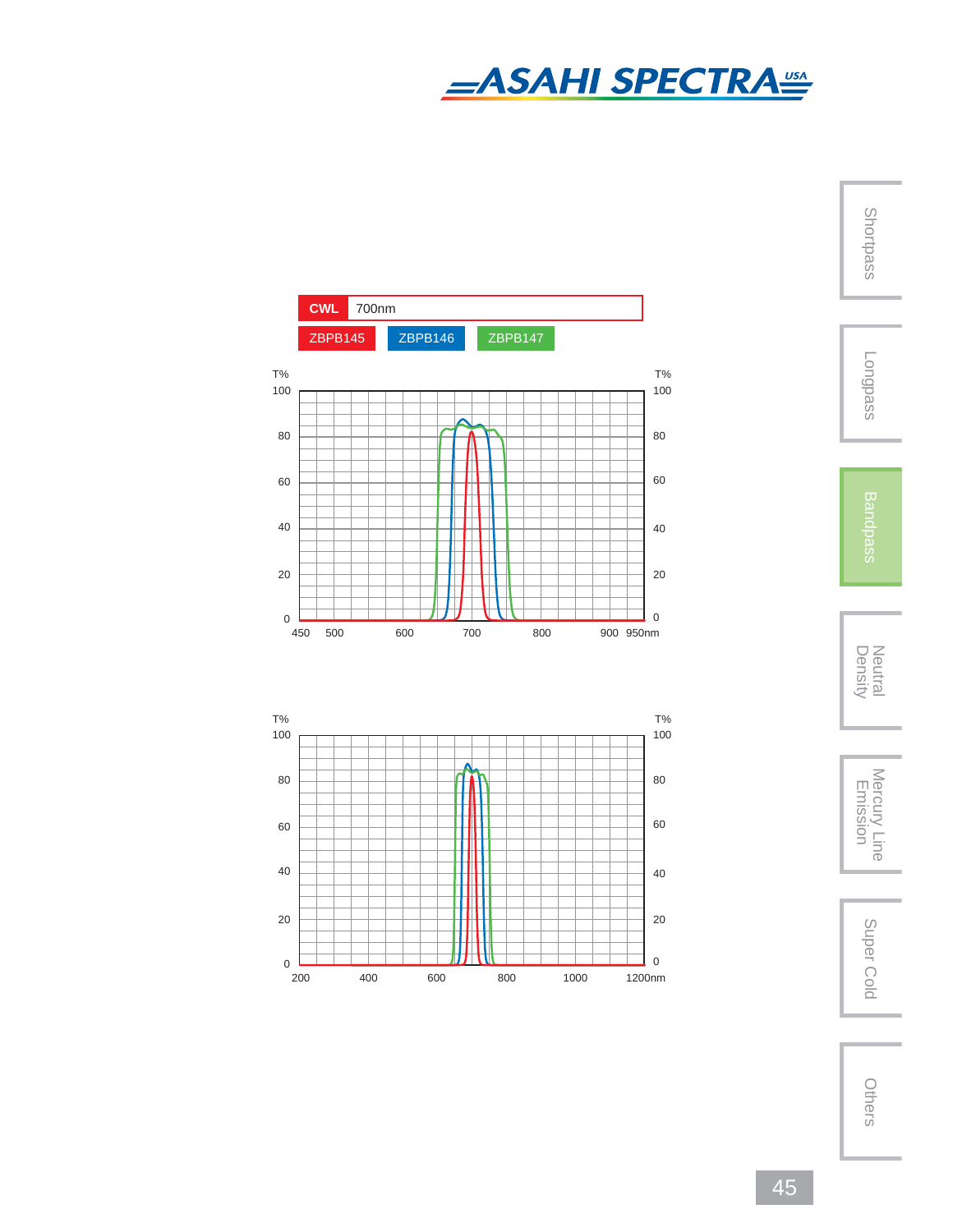

## High Transmission UV Bandpass Filter

High Transmission UV Bandpass Filter is designed to have a sharp transition and high transmittance at each CWL.

Please contact us for custom filters that you cannot find in the standard product line.



Neutral<br>Density

Mercury Line



Others

| Item Number | CWL (nm)     | FWHM (nm)   | Min.<br>Transmittance (%) | Dimension (mm) | Thickness (mm) |
|-------------|--------------|-------------|---------------------------|----------------|----------------|
| XHQA254     | $254 + 2/-2$ | $10 + 2/-2$ | 60                        | 25 diameter    | 5.5            |
| XHQA260     | $260 + 2/-2$ | $10 + 2/-2$ | 60                        | 25 diameter    | 5.5            |
| XHQA270     | $270 + 2/-2$ | $10 + 2/-2$ | 60                        | 25 diameter    | 5.5            |
| XHQA280     | $280 + 2/-2$ | $10 + 2/-2$ | 60                        | 25 diameter    | 5.5            |
| XHQA290     | $290 + 2/-2$ | $10 + 2/-2$ | 60                        | 25 diameter    | 5.5            |
| XHQA300     | $300 + 2/-2$ | $10 + 2/-2$ | 65                        | 25 diameter    | 5.5            |
| XHQA310     | $310 + 2/-2$ | $10 + 2/-2$ | 65                        | 25 diameter    | 5.5            |
| XHQA313     | $313 + 2/-2$ | $10 + 2/-2$ | 65                        | 25 diameter    | 5.5            |
| XHQA320     | $320 + 2/-2$ | $10 + 2/-2$ | 65                        | 25 diameter    | 5.5            |
| XHQA330     | $330 + 2/-2$ | $10 + 2/-2$ | 65                        | 25 diameter    | 5.5            |
| XHQA340     | $340 + 2/-2$ | $10 + 2/-2$ | 65                        | 25 diameter    | 5.5            |
| XHQA350     | $350 + 2/-2$ | $10 + 2/-2$ | 65                        | 25 diameter    | 5.5            |
| XHQA360     | $360 + 2/-2$ | $10 + 2/-2$ | 70                        | 25 diameter    | 5.5            |
| XHQA365     | $365 + 2/-2$ | $10 + 2/-2$ | 70                        | 25 diameter    | 5.5            |
| XHQA370     | $370 + 2/-2$ | $10 + 2/-2$ | 70                        | 25 diameter    | 5.5            |
| XHQA380     | $380 + 2/-2$ | $10 + 2/-2$ | 70                        | 25 diameter    | 5.5            |
| XHQA390     | $390 + 2/-2$ | $10 + 2/-2$ | 70                        | 25 diameter    | 5.5            |
| XHQA405     | $405 + 2/-2$ | $10 + 2/-2$ | 70                        | 25 diameter    | 5.5            |
| XHQA436     | $436 + 2/-2$ | $10 + 2/-2$ | 70                        | 25 diameter    | 5.5            |
|             |              |             |                           |                |                |

**Shortpass** 

Longpass